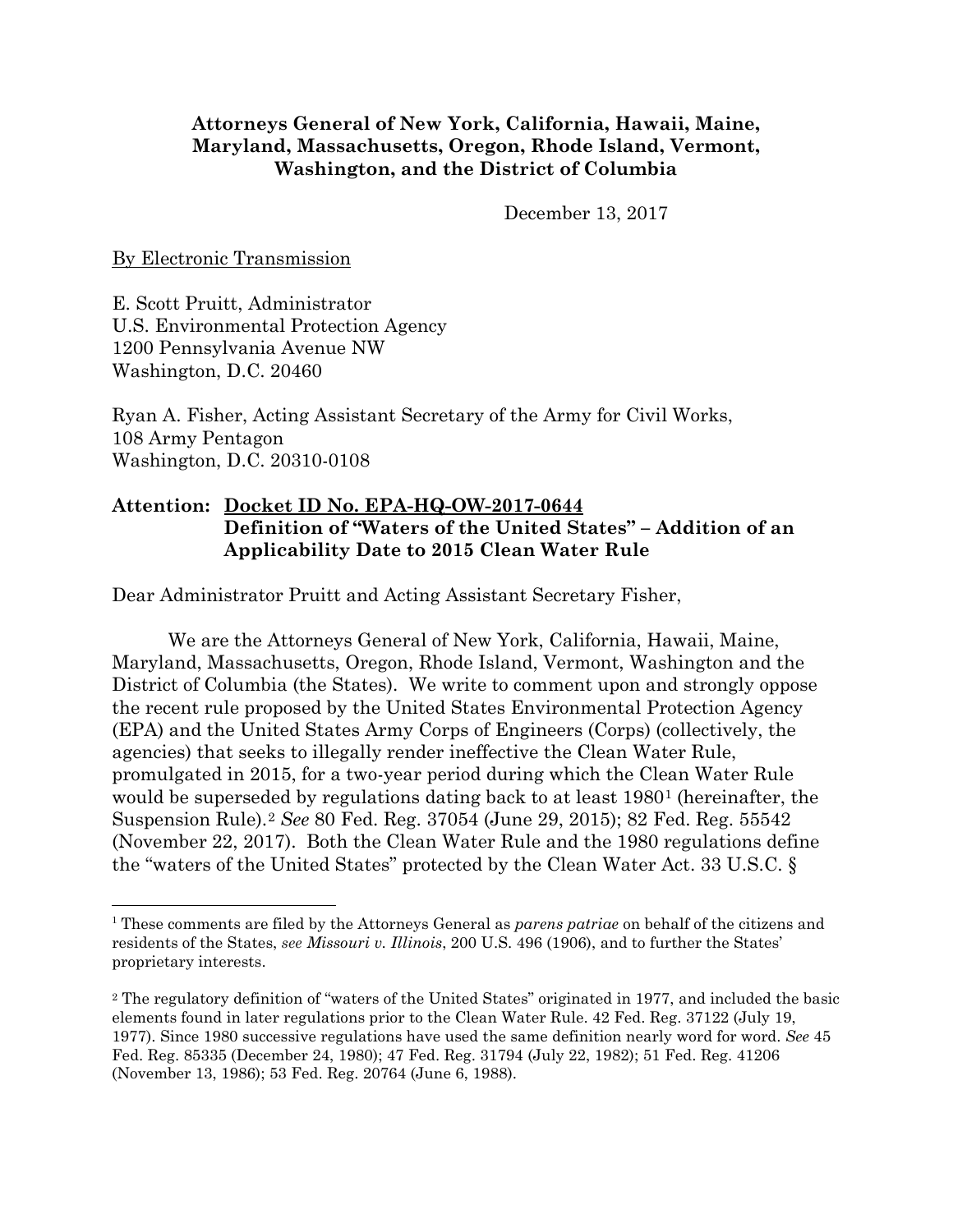1251 *et seq*. (the CWA or Act). In promulgating the Clean Water Rule the agencies considered an extensive factual record and legal precedent, and applied their experience developed over decades as well as their technical expertise. In contrast, the Suspension Rule completely ignores the agencies' prior findings and the record supporting the Clean Water Rule, and the agencies provide no legal or rational basis for the proposed delay in the implementation of the Clean Water Rule.

As discussed below, the Suspension Rule, if promulgated, would violate the Administrative Procedure Act, 5 U.S.C. § 551 *et seq.* (the APA) and must be set aside because the agencies acted "in excess of statutory jurisdiction, authority . . .[and] short of statutory right," "without observance of procedure required by law," and in a manner that is "arbitrary, capricious [and] not in accordance with law." 5 U.S.C. §§ 706(2)(A),(C),(D). We respectfully urge the agencies to withdraw the proposed rule.

# **I. BACKGROUND**

### **A. The States' Interests**

The undersigned Attorneys General serve ten states and the District of Columbia. The States are situated along the shores of the Atlantic and Pacific Oceans, Chesapeake Bay, and the Great Lakes, and are downstream from, or otherwise hydrologically connected with, many of the Nation's waters.[3](#page-1-0) As such, the States are recipients of water pollution generated not only within their borders but also from sources outside their borders over which they lack jurisdiction. The States support a protective, clear, practical, and science-based definition of "waters of the United States" under the Act in order to maintain a strong federal foundation for water pollution control that preserves the integrity of their waters.

The Act is the primary mechanism for establishing a federal floor for maintaining water quality and for protecting downstream states from the effects of out-of-state pollution. A protective, science-based definition of the Act's scope is essential for the States to avoid having to impose disproportionate limits on their in-state pollution sources to offset upstream pollution discharges that might otherwise go unregulated. A cramped, unclear, or difficult-to-administer definition of the waters protected by the Act would not only make water quality protection harder for the States, but would put them at an economic disadvantage in competition with other states. This would promote a "race to the bottom" in which states compete with each other by eliminating pollution controls, a situation which the CWA was intended to prevent. *Natural Resources Defense Council v. Costle*, 568 F.2d 1369, 1378 (D.C. Cir. 1977).

<span id="page-1-0"></span><sup>&</sup>lt;sup>-</sup><br>3  $3$  Hawaii, while not a downstream state in the same sense, supports strong federal water pollution controls to assist in maintaining the quality of its waters, including its wetlands, tributaries, intermittent streams and floodplain waters.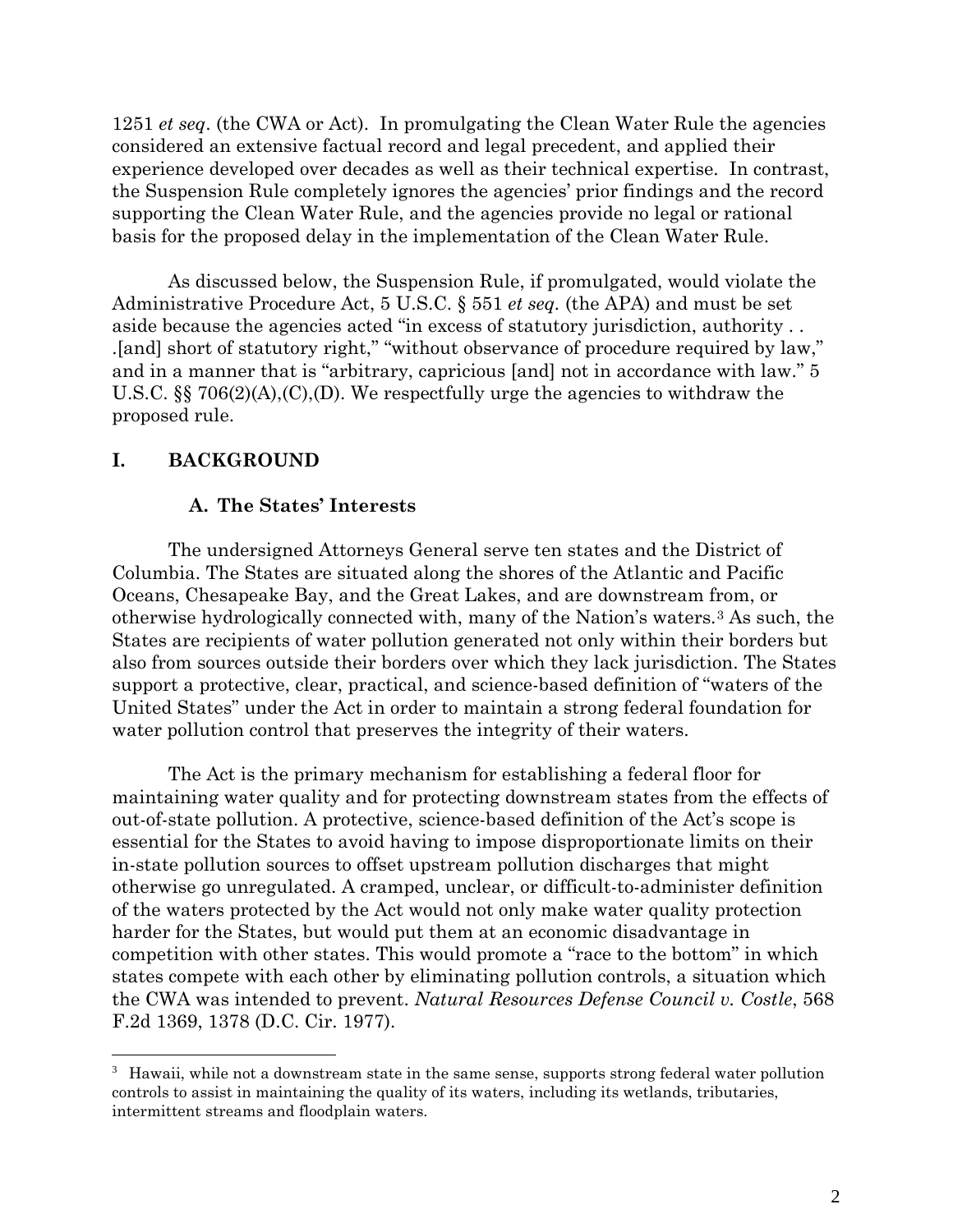Not only does the definition of "waters of the United States" implicate the water quality and economic interests of the States and their citizens, it also affects the States' proprietary interests. Should there be inadequate or ineffective federal protection of waters, the States would likely suffer injury to lands, roads, bridges, and other facilities they own or operate, and the administrative burdens in operating State water quality programs would increase.

#### **B. The Clean Water Rule**

The Clean Water Rule was promulgated in 2015 in response to widespread and longstanding concerns about the lack of clarity and consistency in the definition of "waters of the United States" under regulations dating back to 1980 as interpreted by the agencies. Indeed, as the agencies previously made clear, "[m]embers of Congress, developers, farmers, state and local governments, environmental organizations, energy companies" and others sought new regulations to replace the 1980 regulations for the purpose of achieving "clarity and certainty on the scope of the waters protected by the CWA." 82 Fed. Reg. 34899, 34901; *see* 80 Fed. Reg. at 37054. The application of the 1980 regulations, which the Suspension Rule would revive, resulted in many complex case-by-case CWA jurisdictional determinations throughout the country, and led to confusing and inconsistent interpretations by the agencies and the federal courts as to which waters are "waters of the United States," and therefore within the Act's protections, and which are not.

*In Solid Waste Agency of Northern Cook County v. U.S. Army Corps of Engineers*, 531 U.S. 159 (2001) (*SWANCC*), and *Rapanos v. United States,* 547 U.S. 715 (2006) (*Rapanos*), the Supreme Court took issue with the assertion by the Corps of jurisdiction over certain waters under the 1980 regulations. In *SWANCC*, the Court introduced the concept of "significant nexus" between non-navigable and navigable waters as the basis for including non-navigable waters within the definition of "waters of the United States." *SWANCC*, 531 U.S. at 167. The *Rapanos* Court announced two distinct tests for establishing jurisdiction under the Act. Justice Scalia's plurality test in *Rapanos* defined waters covered by the statute to include relatively permanent, standing or continuously flowing bodies of water connected to traditional navigable waters, as well as wetlands with a continuous surface connection to traditional navigable waters. *Rapanos*, 547 U.S. at 739. Justice Kennedy's concurring opinion set forth the "significant-nexus" test. Under that test, a "significant nexus" required for protection under the Act "must be assessed in terms of the statute's goals and purposes . . . 'to restore and maintain the chemical, physical and biological integrity of the Nation's waters'" *Id*. at 779-80 (*quoting* 33 U.S.C. § 1251(a)). If a wetland or water significantly affects the integrity of other waters "more readily understood as 'navigable," it possesses that nexus and is protected by the Act. *Id.* at 780.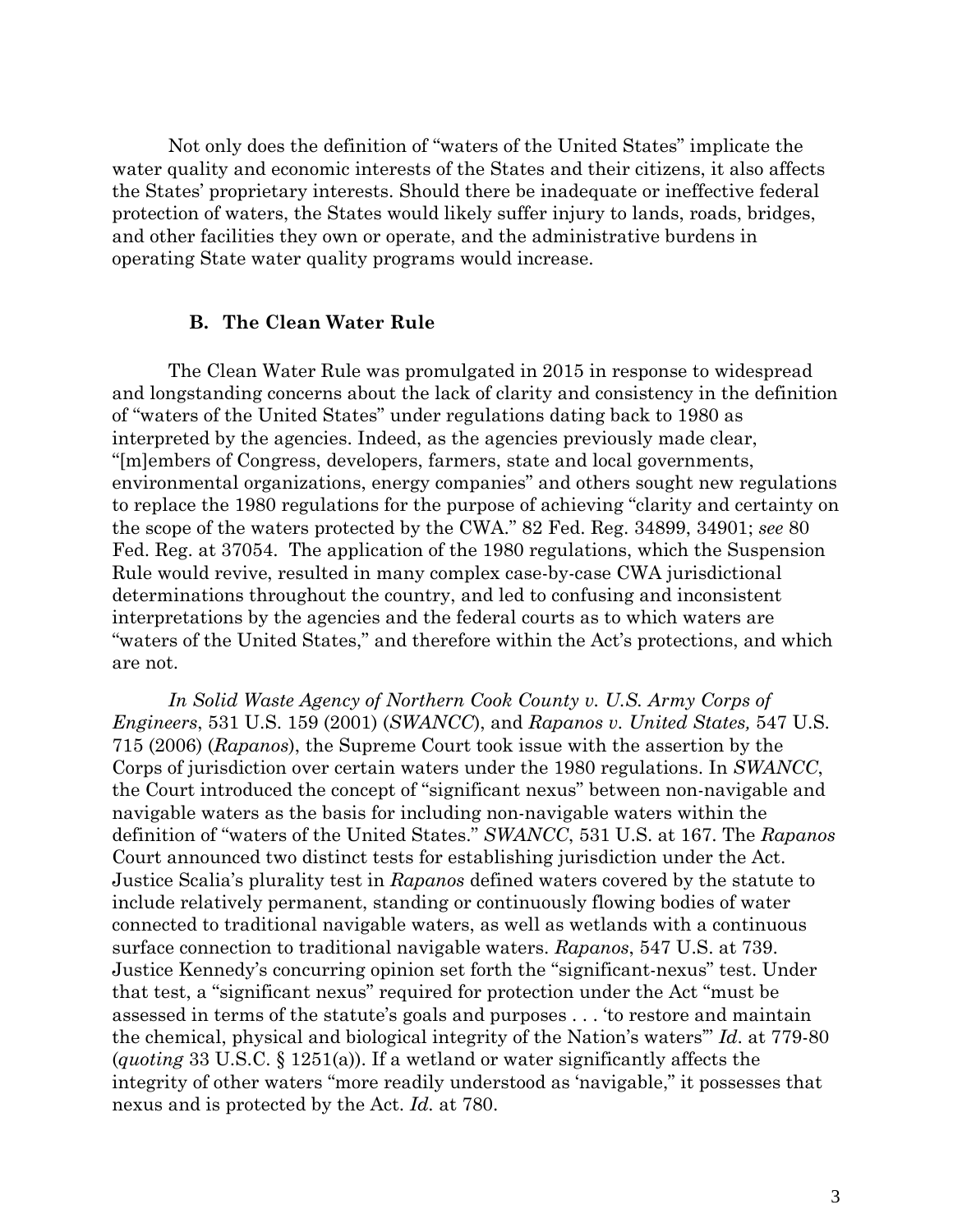Since *Rapanos,* the lower federal courts have grappled with how to apply the 1980 regulations in instances of uncertain jurisdiction under the Act. The majority of federal courts have adopted Justice Kennedy's "significant nexus" test. Other courts have found waters to be protected by the CWA if they satisfy *either* Justice Kennedy's test *or* Justice Scalia's plurality test in *Rapanos, see, e.g., United States v. Donovan*, 661 F.3d 174 (3d Cir. 2011), an approach endorsed by the four dissenting Justices in *Rapanos*, *see* 547 U.S. at 810 (Stevens, J., dissenting). However *no* court has held, and the agencies have never before taken the position, that only Justice Scalia's test may be used to determine whether a waterbody is protected by the Act.

To remedy the difficulties with the nearly four-decade-old regulations, the Clean Water Rule defined "waters of the United States" under the Act based on "the goals, objectives and policies of the statute, the Supreme Court case law, the relevant and available science, and the agencies' technical expertise and experience" to establish clear categories of waters within CWA jurisdiction and thereby reduce the need for case-specific jurisdictional determinations. 80 Fed. Reg. at 37056. The Clean Water Rule adopted Justice Kennedy's "significant-nexus" test to establish these categories. The agencies relied on a large peer-reviewed scientific record to define jurisdictional waters to include those waters that have a "significant nexus" with the integrity of navigable-in-fact waters. *See* 80 Fed. Reg. at 37057. In doing so, the Clean Water Rule clarified and tightened the definition's "fit" to cover waters with significant effects on the integrity of downstream waters and to exclude others lacking such effects.

The Clean Water Rule became effective on August 28, 2015. 80 Fed. Reg. at 37054. Before and after promulgation of the Clean Water Rule many parties, including industry groups, other states, and environmental groups, challenged it in federal district and circuit courts. The circuit court petitions were consolidated in the U.S. Court of Appeals for the Sixth Circuit, and that court issued a nationwide stay of the Clean Water Rule pending resolution of those petitions.[4](#page-3-0) *Ohio v. United States Army Corps of Eng'rs (In re EPA & DOD Final Rule),* 803 F.3d 804 (6th Cir. 2015). The Sixth Circuit subsequently determined that it had jurisdiction over the petitions. *Murray Energy Corp. v. United States DOD (In re United States DOD)*, 817 F.3d 261 (6th Cir. 2016). The Supreme Court granted certiorari on that issue, which was fully briefed and argued on October 11, 2017. *Nat'l Ass'n of Mfrs. v. DOD*, 137 S. Ct. 811 (2017). In the meantime, the district court actions challenging the Clean Water Rule have been dismissed or stayed pending resolution of proceedings in the Sixth Circuit and Supreme Court. The Sixth Circuit's stay of the Clean Water Rule remains in place pending resolution of the Supreme Court proceeding.

 $\overline{a}$ 

<span id="page-3-0"></span><sup>4</sup> Six of the States intervened in those petitions in support of the Clean Water Rule: New York, Massachusetts, Oregon, Vermont, Washington, and the District of Columbia.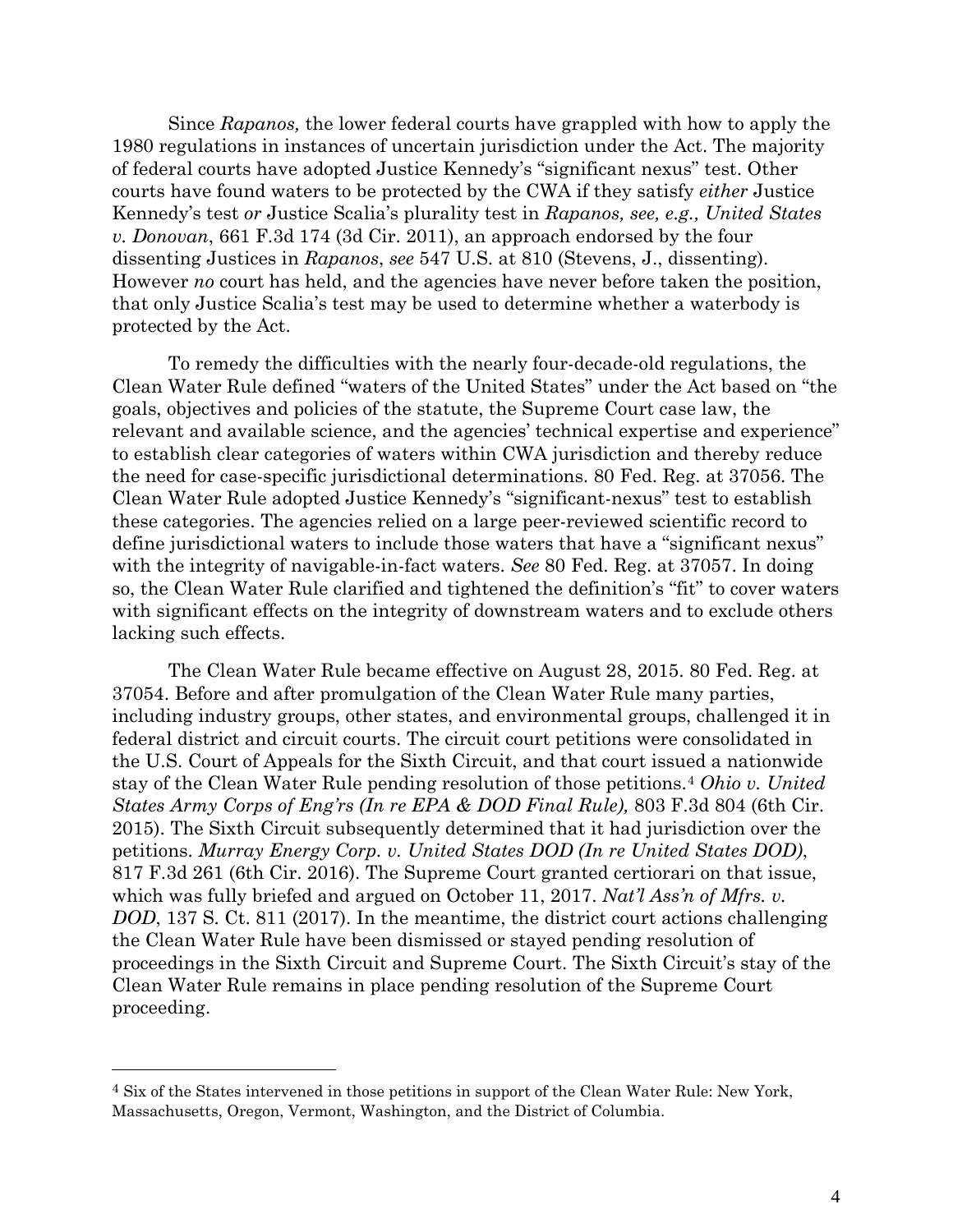#### **C. The Repeal Rule**

The Suspension Rule was proposed less than two months after the close of the public comment period on the agencies' proposed "Repeal Rule." *See* 82 Fed. Reg. 34899 (July 27, 2017). On September 27, 2017, many of the States filed comments in opposition to that rule. The proposed Repeal Rule sought to repeal the Clean Water Rule and replace it indefinitely with the 1980 regulations.

The agencies characterized the proposed Repeal Rule as a first-step "interim rule." They stated that in a second step at some later unspecified time they intend to engage in notice and comment rulemaking to consider the definition of "waters of the United States." 82 Fed. Reg. at 34901. But nothing in the Repeal Rule required that they do so. The agencies made clear that the proposed Repeal Rule was *not* drafted based on a substantive review by them of the law or the facts relating to the definition of "waters of the United States" and CWA jurisdiction. The agencies would not entertain any substantive public comments concerning the Clean Water Rule or the 1980 regulations they seek to reinstate, even though the science and factual findings underlying those regulations are now nearly four decades old. *See* 82 Fed. Reg. 34899, 34903 (agencies "are not soliciting comment on the specific content of those longstanding regulations").

#### **D. The Suspension Rule**

The Suspension Rule would result in the same outcome as the Repeal Rule, rendering ineffective the Clean Water Rule and replacing it with the 1980 regulations—except that the Suspension Rule would apply for two years rather than indefinitely. The Suspension Rule accomplishes this by adding a sentence to the Clean Water Rule stating that the Clean Water Rule is "applicable beginning on [DATE TWO YEARS AFTER DATE OF PUBLICATION OF FINAL RULE IN THE Federal Register]." 82 Fed. Reg. 55545-47. As with the Repeal Rule, the agencies characterize the Suspension Rule as an "interim" measure to be implemented prior to what they call "Step Two rulemaking" in which they say they will address the substantive issues in defining the "waters of the United States." 82 Fed. Reg. 55542. The agencies assert that the Suspension Rule is intended to "provide continuity and regulatory certainty . . . while the agencies continue to work to consider possible revisions to the 2015 Rule." *Id.* The agencies state that, while proposing the Suspension Rule, the Repeal Rule "remains under active consideration." 82 Fed. Reg. at 55543. The agencies do not explain why they are considering promulgating both proposed interim rules.

In the Suspension Rule, the agencies rely on much of the same rationale as they did for the Repeal Rule. As with the Repeal Rule, they express concern that if the Supreme Court holds that the Sixth Circuit lacks jurisdiction over challenges to the Clean Water Rule, the temporary nationwide stay of that rule "would expire,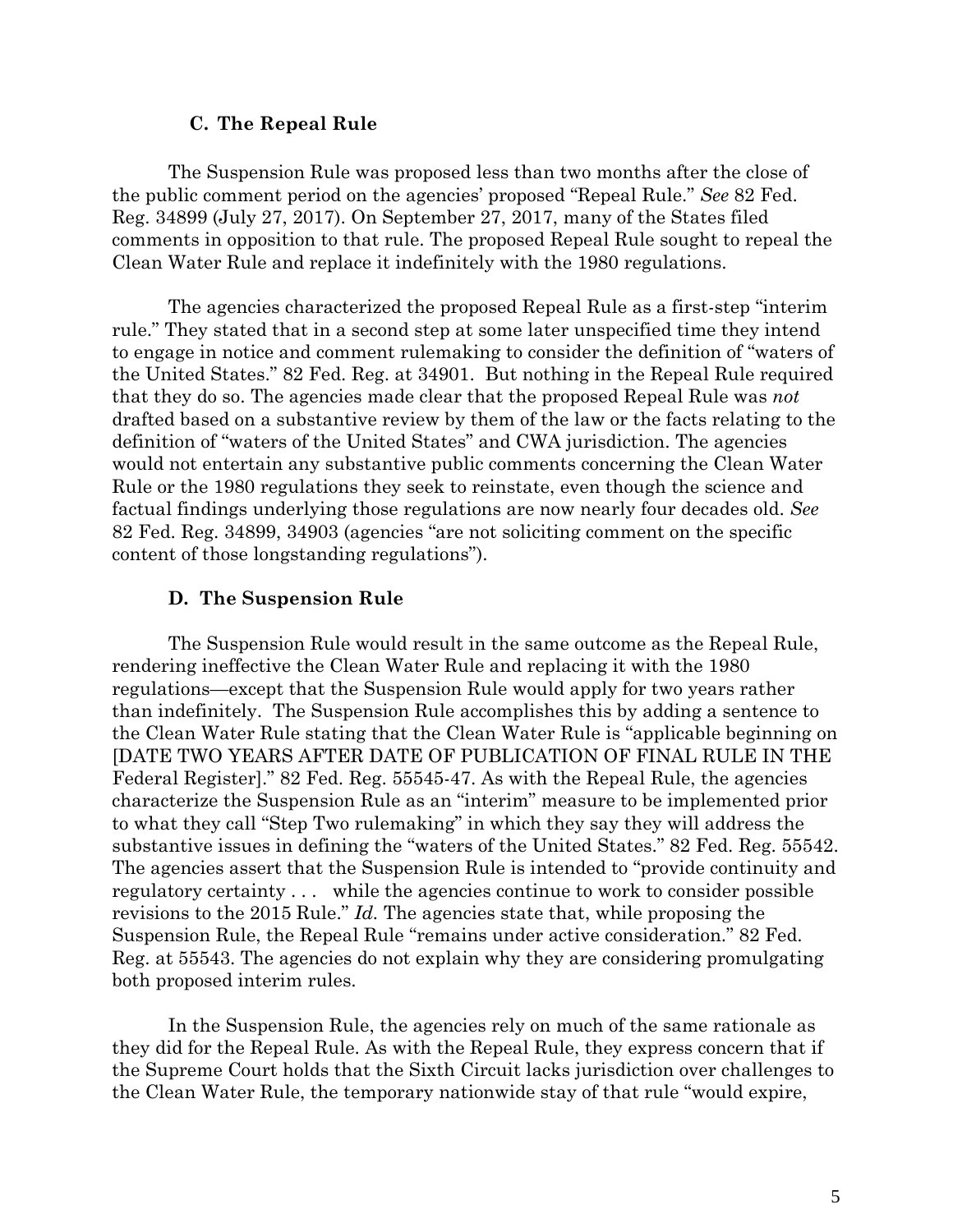leading to possible inconsistencies, uncertainty, and confusion as to the regulatory regime that could be in effect pending substantive rulemaking." *Compare* Suspension Rule, 82 Fed. Reg. at 55543, *with* Repeal Rule, 82 Fed. Reg. 34899, 34902 (Supreme Court ruling could lead to "inconsistencies, uncertainty, and confusion"). In both rulemakings, they express concern that confusion could result from dissolution of the Sixth Circuit stay because the Clean Water Rule would still not apply in thirteen states pursuant to a preliminary injunction previously issued by the North Dakota District Court, while it would apply in the rest of the nation. Suspension Rule, 82 Fed. Reg. at 55543-44; Repeal Rule, 82 Fed. Reg. at 34902-03. In the Suspension Rule, they express concern that actions in multiple district court actions challenging the Clean Water Rule "could be reactivated," 82 Fed. Reg.at 55544. Similarly, they stated in the Repeal Rule that such actions "would likely be reactivated." 82 Fed. Reg. at 34903.

The Suspension Rule relies on other rationales as well*.* The agencies assert that, if the Sixth Circuit stay is dissolved, *they* should have control over whether the Clean Water Rule is stayed rather than the district courts hearing challenges to the Clean Water Rule. They state that "control over which regulatory definition of 'waters of the United States' is in effect while the agencies engage in deliberations on the ultimate regulation *could remain outside of the agencies*." 82 Fed. Reg. at 55544 (emphasis added). They also apparently believe the Suspension Rule can be finalized more quickly than the Repeal Rule, providing a short 21-day comment period and stating that the Suspension Rule is a "narrowly targeted and focused interim rule" and "the request for comment is on such a narrow topic." *Id*. at 55544.

As with the Repeal Rule, the agencies did not perform a substantive analysis in the Suspension Rule. Nor do they seek comment on the substance of either the Clean Water Rule or the 1980 regulations which would replace it, deferring any substantive notice and comments until their Step Two rulemaking. 82 Fed. Reg. at 55544-45.

## **II. THE SUSPENSION RULE VIOLATES THE PROCEDURAL REQUIREMENTS OF NOTICE AND COMMENT RULEMAKING UNDER THE ADMINISTRATIVE PROCEDURE ACT.**

## **A. The Agencies' Refusal to Consider Comments on the Substance of the Clean Water Rule and the 1980 Regulations Violates the APA.**

The agencies are in violation of procedures governing notice and comment under the Administrative Procedure Act, 5 U.S.C. § 551 *et seq.* (APA). The APA is intended to "ensure that affected parties have an opportunity to participate in and influence agency decision making at an early stage." *United States v. Utesch*, 596 F.3d 302, 308 (6th Cir. 2010) (citation omitted). "The process of notice and comment rule-making . . . is to be a process of reasoned decision-making. One particularly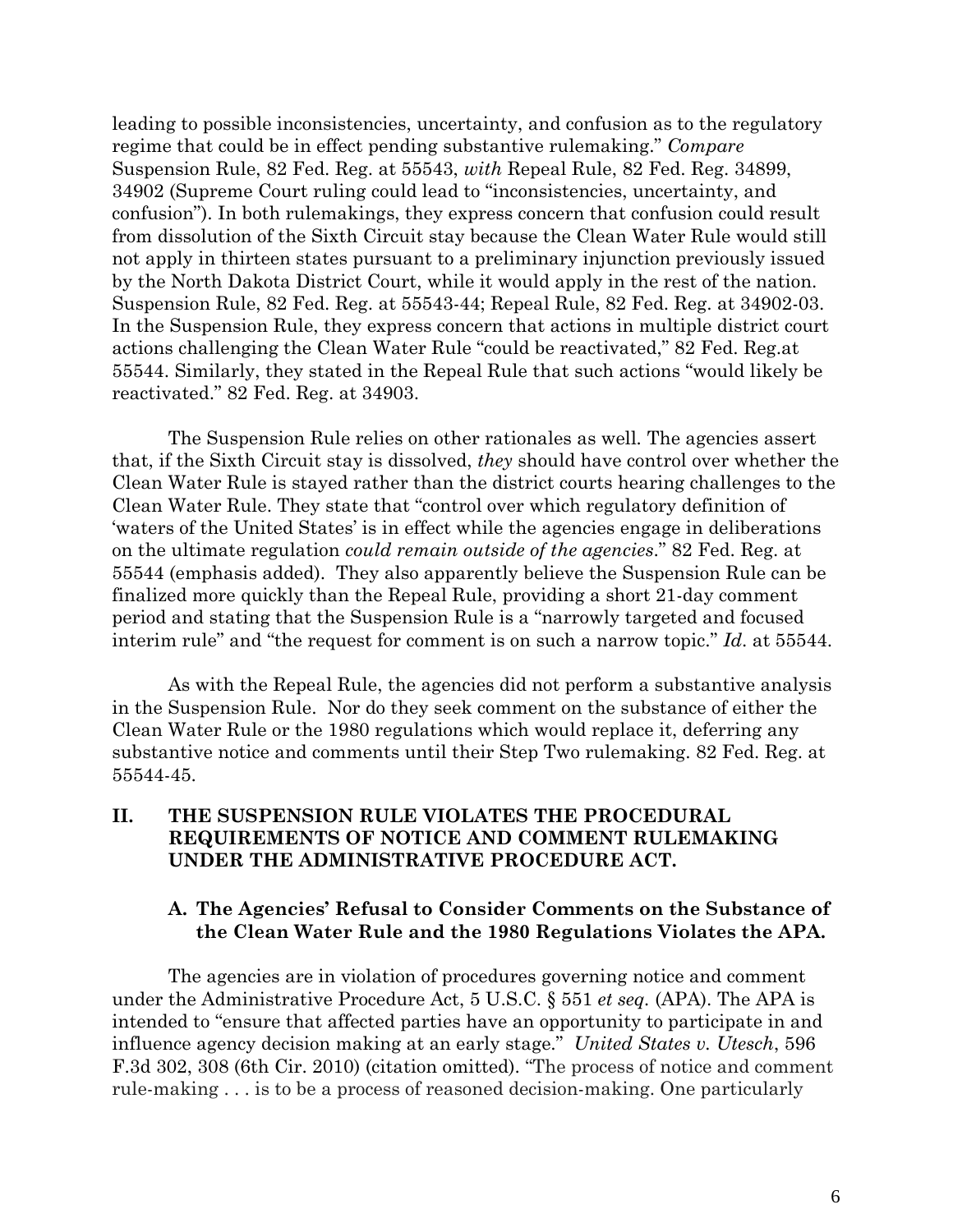important component of the reasoning process is the opportunity for interested parties to participate in a meaningful way in the discussion and final formulation of rules." *Connecticut Light & Power Co. v. Nuclear Regulatory Com*., 673 F.2d 525, 528 (D.C. Cir. 1982). Public participation in the notice-and-comment procedure is intended to "educate[] the agency, thereby helping to ensure informed agency decisionmaking." *Chocolate Mfrs. Ass'n. v. Block*, 755 F.2d 1098, 1103 (4th Cir. 1985). "[A] chance to comment ... [enables] 'the agency [to] maintain[] a flexible and open-minded attitude towards its own rules.'" *McLouth Steel Prods. Corp. v. Thomas*, 838 F.2d 1317, 1325 (D.C. Cir. 1988) (internal citation omitted).

If notice and comment is afforded in the promulgation of a rule, then it is required when an agency proposes to amend or repeal the rule. *Perez v. [Mortgage](http://www.westlaw.com/Link/Document/FullText?findType=Y&serNum=2035579934&pubNum=0000708&originatingDoc=Idcbb22e0603e11e79657885de1b1150a&refType=RP&fi=co_pp_sp_708_1206&originationContext=document&vr=3.0&rs=cblt1.0&transitionType=DocumentItem&contextData=(sc.Default)#co_pp_sp_708_1206) Bankers [Association](http://www.westlaw.com/Link/Document/FullText?findType=Y&serNum=2035579934&pubNum=0000708&originatingDoc=Idcbb22e0603e11e79657885de1b1150a&refType=RP&fi=co_pp_sp_708_1206&originationContext=document&vr=3.0&rs=cblt1.0&transitionType=DocumentItem&contextData=(sc.Default)#co_pp_sp_708_1206)*, ––– U.S. ––––, 135 S.Ct. 1199, 1206 (2015) ("[T]he D.C. Circuit correctly read § 1 of the APA to mandate that agencies use the same procedures when they amend or repeal a rule as they used to issue the rule in the first instance."); *National Family Planning and [Reproductive](http://www.westlaw.com/Link/Document/FullText?findType=Y&serNum=1992184463&pubNum=0000350&originatingDoc=Idcbb22e0603e11e79657885de1b1150a&refType=RP&fi=co_pp_sp_350_234&originationContext=document&vr=3.0&rs=cblt1.0&transitionType=DocumentItem&contextData=(sc.Default)#co_pp_sp_350_234) Health Association, Inc. v. [Sullivan](http://www.westlaw.com/Link/Document/FullText?findType=Y&serNum=1992184463&pubNum=0000350&originatingDoc=Idcbb22e0603e11e79657885de1b1150a&refType=RP&fi=co_pp_sp_350_234&originationContext=document&vr=3.0&rs=cblt1.0&transitionType=DocumentItem&contextData=(sc.Default)#co_pp_sp_350_234)*, 979 F.2d 227, 234 (D.C. Cir. 1992) (an "agency issuing a legislative rule is itself bound by the rule until that rule is amended or revoked" and "may not alter [such a rule] without notice and comment."); 5 U.S.C. § 551(5) ("amending" or "repealing" a rule constitutes a rulemaking under the APA).

The suspension of a rule is "tantamount to amending or revoking" it, requiring notice and comment rulemaking under the APA. *Clean Air Council v. Pruitt*, 862 F.3d 1, 6 (D.C. Cir. 2017) (unauthorized 90 day suspension of rule's compliance dates); *accord Environmental Defense Fund, Inc. v. Gorsuch*, 713 F.2d 802 (D.C. Cir. 1983) (temporary suspension of rule's permit requirements held subject to APA notice and comment). Similarly, postponing the effective date of a rule is itself a rule subject to APA notice and comment. *Natural [Resources](https://1.next.westlaw.com/Document/Id7a9bb7b92f811d9bc61beebb95be672/View/FullText.html?originationContext=docHeader&contextData=(sc.UserEnteredCitation)&transitionType=Document&needToInjectTerms=False&userEnteredCitation=683+f2d+761&docSource=07e191ca945c4f9d9b352fcd340a1716) Defense [Council,](https://1.next.westlaw.com/Document/Id7a9bb7b92f811d9bc61beebb95be672/View/FullText.html?originationContext=docHeader&contextData=(sc.UserEnteredCitation)&transitionType=Document&needToInjectTerms=False&userEnteredCitation=683+f2d+761&docSource=07e191ca945c4f9d9b352fcd340a1716) Inc. v. EPA*, 683 F.2d 752, 761-62 (3d Cir. 1982). Failure to comply with the APA's notice and comment requirements is grounds for vacating an unlawfully promulgated agency rule. *Sprint Corp v. FCC*, 315 F.3d 369, 376-377 (D.C. Cir. 2003).

The courts "must be strict in reviewing an agency's compliance with procedural rules" for notice and comment. *Chocolate Mfrs. Ass'n*, 755 F.2d at 1103 (quoting *BASF Wyandotte Corp. v. Costle*, 598 F.2d 637, 641 (1st Cir. 1979)). Under the APA an agency cannot refuse to receive comments on relevant and significant issues. *North Carolina Growers Ass'n v. UFW,* 702 F.3d 755, 770 (4th Cir. 2012). Where an agency proposes to suspend a rule, reinstate its predecessor regulations, and impose a restriction on public comment "so severe in scope, by preventing any discussion of the 'substance or merits' of either set of regulations," it fails to provide a meaninful opportunity for public comment and violates APA procedural requirements. *North Carolina Growers Ass'n v. UFW,* 702 F.3d at 769-70.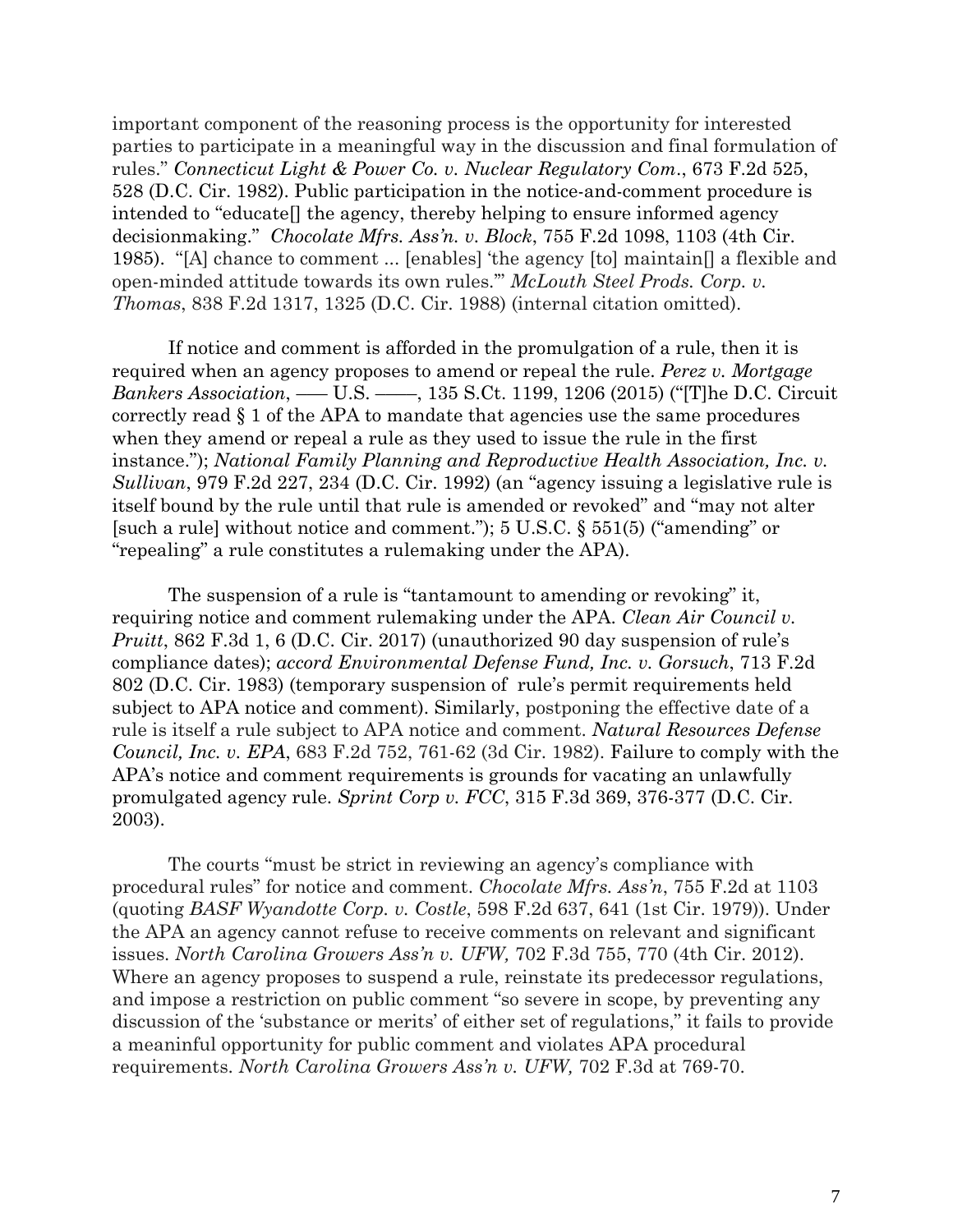The Suspension Rule is in blatant violation of the APA's notice and comment procedural requirements. *See North Carolina Growers Ass'n,* 702 F.3d at 769-70. As the agencies correctly point out, "[t]he scope of CWA jurisdiction is an issue of great national importance." 82 Fed. Reg. at 55543. Yet the agencies seek to suspend and replace the Clean Water Rule for a two-year period without accepting or considering any substantive public comments. *Id. at* 55545 ("[T]his proposed rulemaking does not undertake any substantive reconsideration of the pre-2015 [pre-Clean Water Rule] 'waters of the United States' definition nor are the agencies soliciting comment on the specific content of those longstanding regulations . . . For the same reason, the agencies are not at this time soliciting comment on the scope of the definition of 'waters of the United States' . . . [and] do not intend to engage in substantive reconsideration of [that] definition . . . until the Step Two rulemaking.") While the agencies treat the proposed Suspension Rule as a simple housekeeping measure and misleadingly characterize it as an effort to maintain the "legal status quo," the rule would in fact result in a significant substantive change in the law by rendering the Clean Water Rule ineffective for two years and replacing it with the 1980 regulations. The APA requires the agencies to provide an opportunity for meaningful public comment on these substantive changes. The agencies' refusal to receive and consider such comments violates the APA. *See North Carolina Growers Ass'n,* 702 F.3d at 769-70.

# **B. The Suspension Rule's Extremely Short 21-Day Comment Period Does Not Provide a Meaningful Opportunity for Public Comment and Violates the APA.**

The agencies failed to provide the general public a meaningful opportunity to comment by limiting the comment period on the proposed Suspension Rule to 21 days between November 22 and December 13, in the middle of the Thanksgiving/Christmas holiday season. A meaningful opportunity to comment under the APA "means enough time with enough information to comment." *Prometheus Radio Project v. F.C.C.,* 652 F.3d 431, 450 (3d Cir. 2011). A short comment period for an "important and complex rule," such as the Suspension Rule, is insufficient to meet APA mandates. *See Prometheus Radio Project,* 652 F.3d at 453 (comment period of 28 days held insufficient under APA notice and comment provisions).

The agencies acknowledge that the "geographic scope of the Clean Water Act is of great national interest and there were more than 680,000 public comments" on the Repeal Rule submitted during its 60-day comment period. 82 Fed. Reg. at 55544. Yet they offer no plausible explanation why the Suspension Rule should not also be of great public interest, necessitating a sufficient comment period to allow public participation commensurate with the importance of this rulemaking. There is no doubt that the Suspension Rule, just as the Repeal Rule, defines the scope of CWA jurisdiction and is of enormous significance. As with the Repeal Rule, the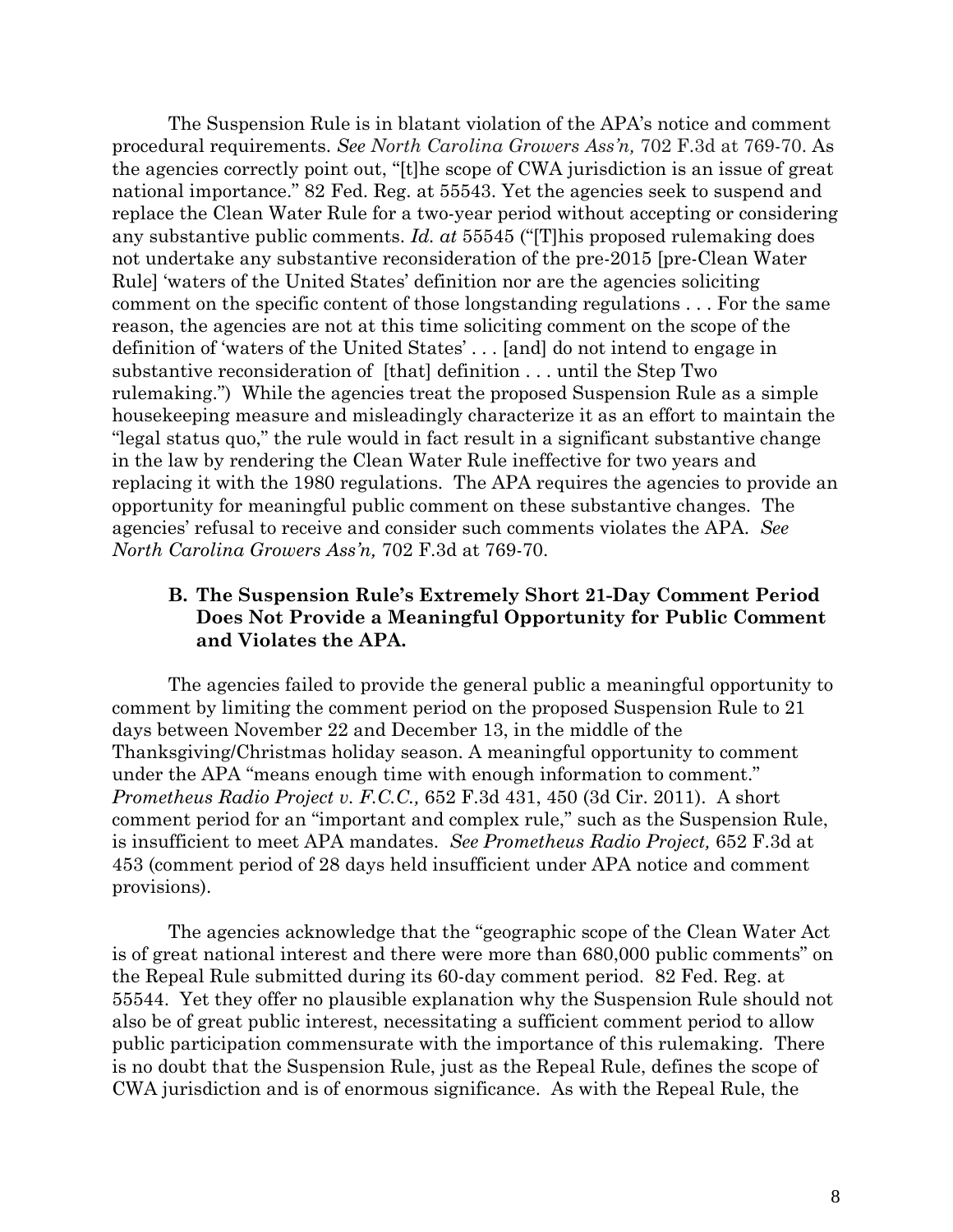Suspension Rule would replace the Clean Water Rule with the 1980 regulations. The Suspension Rule relies on substantially the same flawed rationale as the heavily-commented-upon Repeal Rule. And because the Suspension Rule seeks an illegal, as well as confusing and ambiguous postponement of the Clean Water Rule (*see* below), it raises even more issues than the Repeal Rule and should be expected to elicit even more comments from the public.

The agencies have failed to provide a compelling justification for their truncated 21-day comment period. They claim that the Suspension Rule is a "narrowly targeted and focused interim rule" and the short period is sufficient because it raises "such a narrow topic." 82 Fed. Reg. at 55544. But the Suspension Rule is substantively no more "narrow" or "focused" than the Repeal Rule, with the only difference between them being the potential length of time during which the Clean Water Rule would be replaced by the 1980 regulations. The agencies are proposing to quickly finalize the Suspension Rule because "a Supreme Court ruling could come at any time." 82 Fed. Reg. at 55544. But that is not the good cause or exigent circumstances that warrant the exceedingly short duration of the comment period. *See North Carolina Growers Ass'n,* 702 F.3d at 770. Instead, the agencies' haste to prevent the Clean Water Rule from taking effect only demonstrates they lack the required "flexible and open-minded attitude" necessary for an objective review of public comments. *McLouth Steel Prods. Corp.,* 838 F.2d at 1325. Here, given the important public interests involved, the short and ill-timed comment period is simply inadequate to provide the general public a meaningful opportunity for public comment under the APA. *See North Carolina Growers Ass'n,* 702 F.3d at 770.

In sum, the agencies' cavalier approach plainly violates the APA's procedural requirements. *See* 5 U.S.C. § 706(2)(D). The proposed Suspension Rule is contrary to the fundamentals of notice-and-comment rulemaking because it expressly prevents the public from being heard on the very substantive issues that must underlie any regulatory definition of the "waters of the United States," and given the short comment period amounts to a bureaucratic *fait accompli*. By not taking comments on the substantive issues and providing an unjustifiably short comment period, during the middle of the holidays, the agencies "treat what should be a genuine interchange as mere bureaucratic sport," and frustrate the proper purpose of a comment period under the APA, "to allow interested members of the public to communicate information, concerns, and criticisms to the agency during the rulemaking process." *Connecticut Light & Power Co.*, 673 F.2d at 530-31.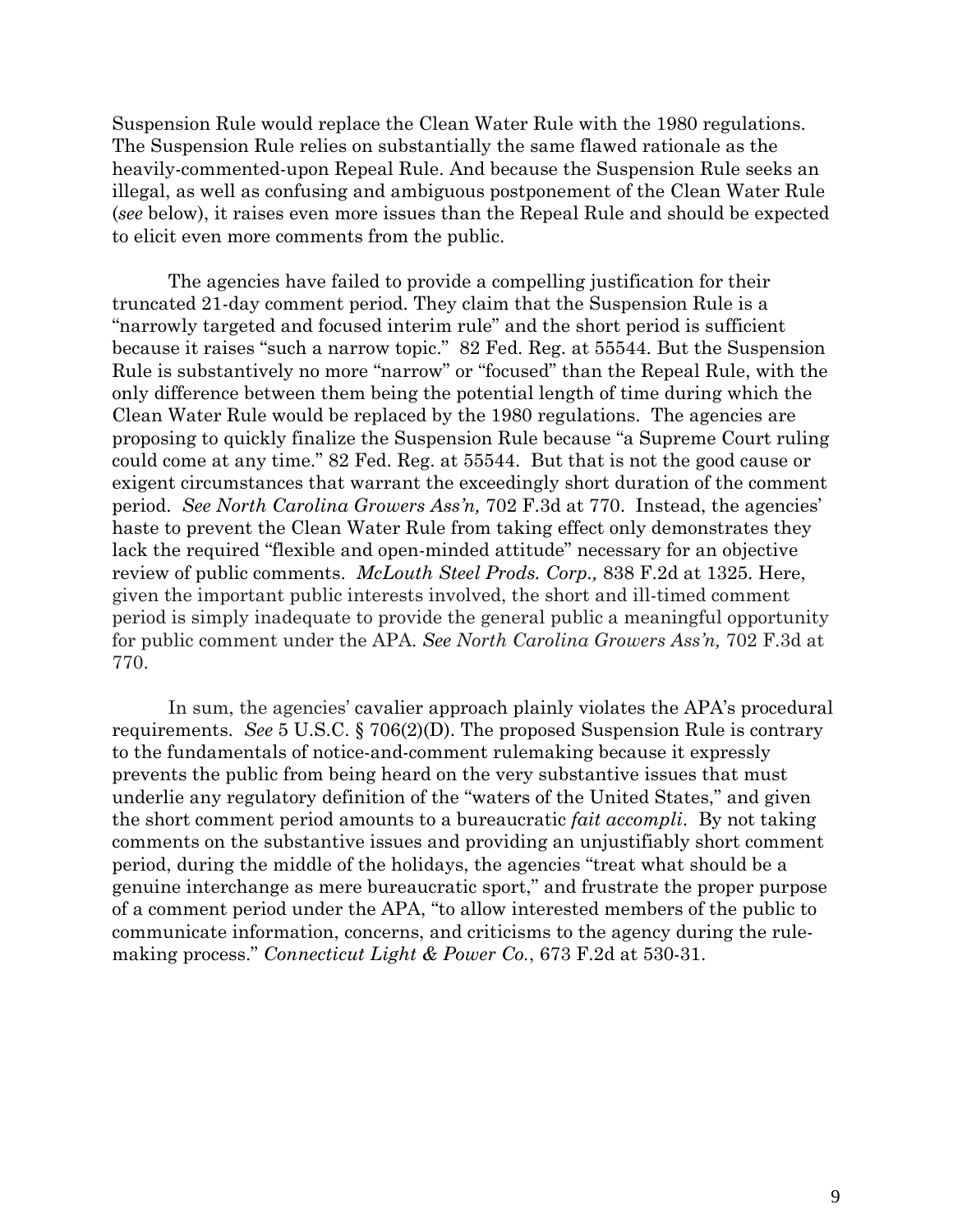### **III. THE SUSPENSION RULE, IF FINALIZED, VIOLATES THE APA BECAUSE IT IS IN EXCESS OF THE AGENCIES' STATUTORY JURISDICTION AND AUTHORITY.**

It is "axiomatic that administrative agencies may act only pursuant to authority delegated to them by Congress." *Clean Air Council v. Pruitt,* 862 F.3d at 9; *see also Atlantic City Elec. Co. v. FERC,* 295 F.3d 1, 8 (D.C. Cir. 2002) (federal agency is a "creature of statute" and has "only those authorities conferred upon it by Congress") (internal quotation omitted). An agency acting without authority violates the APA.  $5 \text{ U.S.C.}$  § 706(2)(C).

The agencies' proposed Suspension Rule exceeds their authority and impermissibly invades the power of the federal courts. The APA, at 5 U.S.C. § 705, describes the limited context in which administrative agencies can postpone the effective date of a rule pending judicial review, and the more expansive authority of the courts. "When an agency finds that justice so requires, it may postpone the effective date of action taken by it, pending judicial review." *Id.* The courts have the same authority "to postpone the effective date of an agency action," but unlike agencies, courts may go beyond that authority and "issue all necessary and appropriate process . . . to preserve status and rights pending conclusion of the review proceedings." *Id.*

An agency lacks statutory authority under 5 U.S.C. § 705 to postpone the effective date of a rule after the effective date has already passed. In that instance, the agency must comply with the APA's notice and comment requirements. *Safety– Kleen Corp. v. EPA*, 1996 U.S. App. LEXIS 2324, \*2 (D.C. Cir. Jan. 19, 1996). Here the agencies have not relied on Section 705 nor otherwise established a proper statutory basis for the Suspension Rule. And even if Section 705 applied in such circumstances, an effective date could be postponed under that statute only if the postponement is "pending judicial review," *see Becerra v. U.S. Department of the Interior*, 2017 WL 3891678, \*9 (N.D. Cal. August 30, 2017), and the agency has found that "justice requires" the postponement, *see California v. United States Bureau of Land Management*, 2017 WL 4416409, \*10-13 (N.D. Cal. October 4, 2017).

The agencies cannot lawfully invoke Section 705 in the circumstances of the Clean Water Rule to justify the new "applicability date." By purporting to establish an "applicability date" for the Clean Water Rule, they are seeking to illegally postpone that rule long after its effective date has passed. The agencies made the Clean Water Rule effective on August 28, 2015 (*see* 80 Fed. Reg.at 37054), and on that date it took effect everywhere in the nation except in 13 states covered by a North Dakota District Court preliminary injunction issued on August 27, 2015. Six weeks later, on October 9, 2017, the Sixth Circuit, consistent with its authority under 5 U.S.C. § 705, issued a temporary nationwide stay of the Clean Water Rule.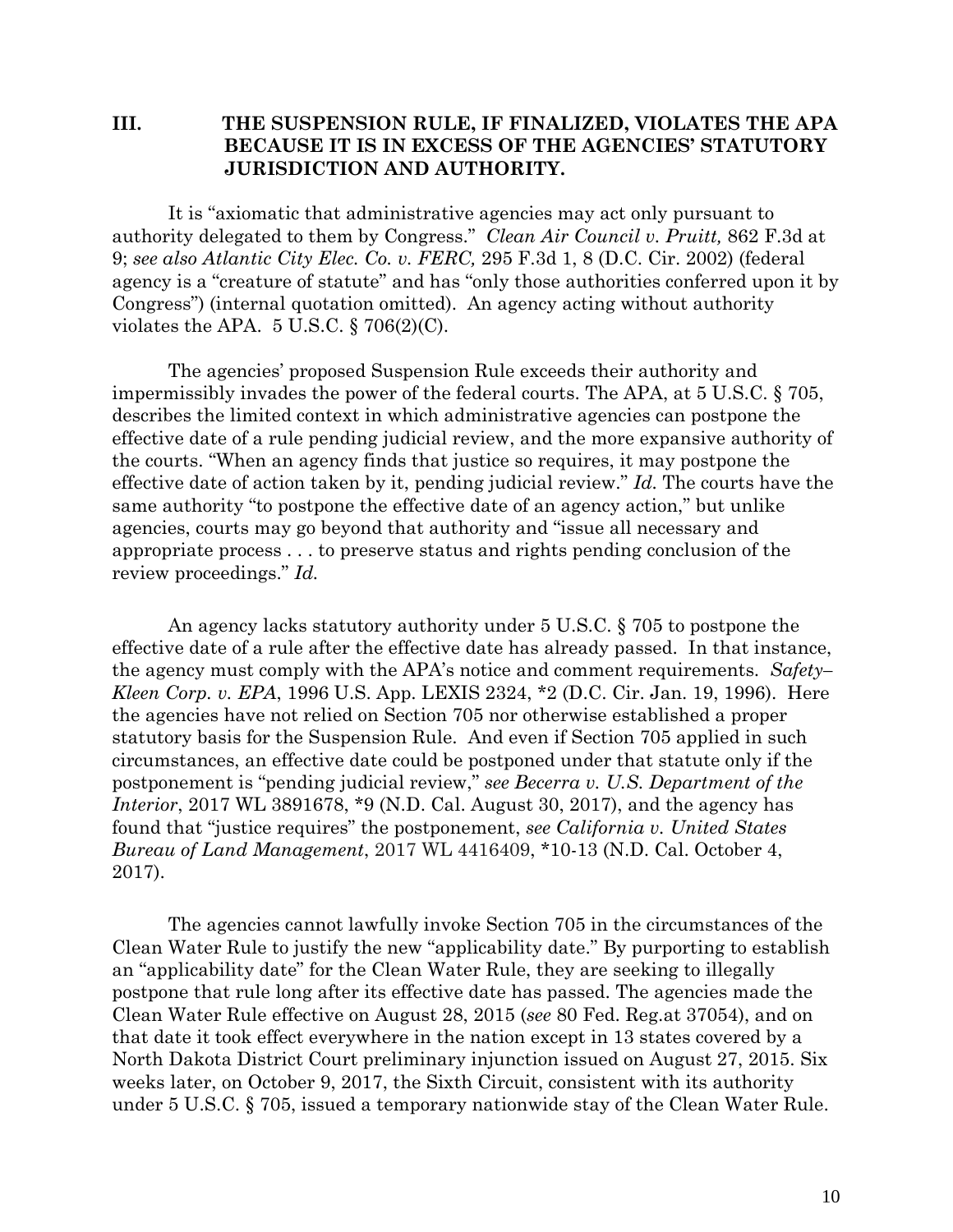Now, rather than seek appropriate relief in the federal courts after the Supreme Court resolves the jurisdiction issue, the agencies' Suspension Rule seeks to render the Clean Water Rule ineffective until a new "applicability date," occurring years after the Clean Water Rule's effective date. Notably, the agencies cite no legal authority for their proposal to "add an applicability date" to a rule that became effective more than two years ago. The purported applicability date is merely an illegal attempt to postpone the Clean Water Rule's effective date.

The agencies themselves recognized they were postponing the effective date because their signed November 16, 2017 pre-publication version of the Suspension Rule titled it an "Amendment of Effective Date of 2015 Clean Water Rule," and employed the following language: "Effective date. This [Clean Water] rule is effective [DATE TWO YEARS AFTER DATE OF PUBLICATION OF FINAL RULE IN THE Federal Register]." In the six days that followed, the agencies changed their wording by substituting the word "applicability" for "effective" in the version published in the Federal Register. This belated and self-serving change in the Suspension Rule's language does not change its substance which is to postpone the Clean Water Rule's effective date. In other words, what the agencies propose is an unlawful de-facto stay of the Clean Water Rule.

As discussed above, in proposing the Suspension Rule the agencies have failed to comply with notice and comment rulemaking requirements under the APA by failing to consider the substantive change in the applicability of the CWA to waters of the United States that the Suspension Rule would effect. Accordingly, the rule is also in excess of the agencies' statutory authority. *See Safety–Kleen Corp.,* 1996 U.S. App. LEXIS 2324, at \*2 (postponement of rule's effective date after that date had passed held illegal because EPA failed to perform APA-required notice and comment rulemaking); *Becerra,* 2017 WL 3891678, at \*9 (same).

The Suspension Rule is also not authorized by 5 U.S.C. § 705 because the agencies do not propose postponement of the Clean Water Rule "pending judicial review" of that rule. Rather, the basis for the postponement of the Clean Water Rule is to allow the agencies to complete their own review of the Clean Water Rule. The Suspension Rule's stated purpose is "to maintain the status quo . . . while the *agencies* continue to work to consider possible revisions to the 2015 [Clean Water] Rule." 82 Fed. Reg. 55542 (emphasis added). Tellingly, the agencies state that if the Sixth Circuit lacks jurisdiction, "control over which regulatory definition of 'waters of the United States' is in effect while the agencies engage in deliberations on the ultimate regulation could remain outside of the agencies," *i.e.*, with the courts. *Id.* at 55544. But under Section 705, the agencies have no authority to stay an effective rule pending their own review of the Clean Water Rule. *See Becerra,* 2017 WL 3891678, at \*9 (postponement of regulatory compliance dates was outside the agency's authority because it did so pending the rule's repeal by the agency rather than pending judicial review of the rule). In addition, Section 705 provides that an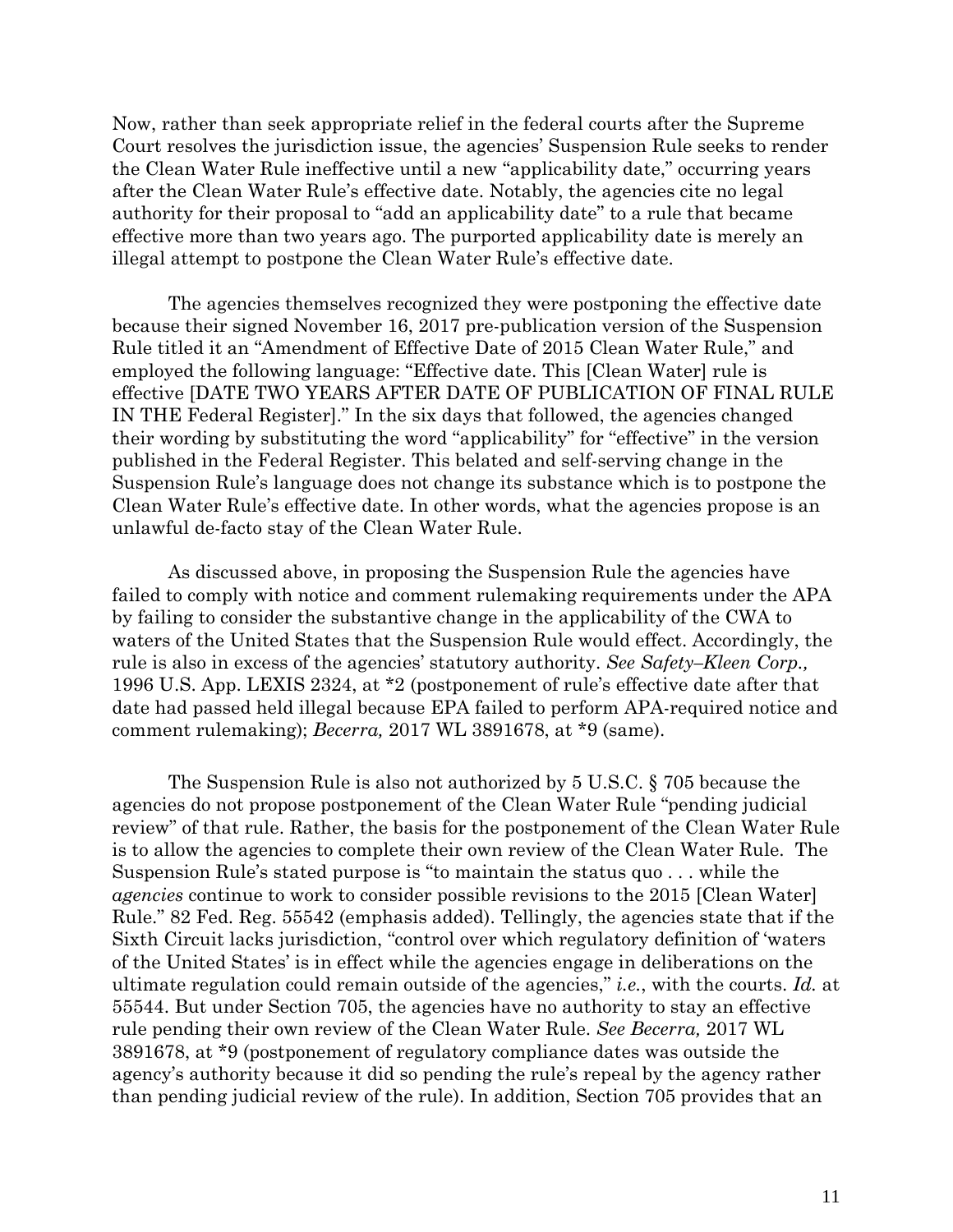agency's postponement of a rule's effective date requires that the agency "finds that justice so requires." Here, the agencies have made no such findings. For this reason as well they have acted outside their authority in seeking to postpone the Clean Water Rule's effective date. *See California,* 2017 WL 3891678, at \*10-13.

### **IV. THE SUSPENSION RULE, IF FINALIZED, IS ARBITRARY, CAPRICIOUS AND CONTRARY TO LAW.**

Agency rulemaking must be "based on a consideration of the relevant factors." *Motor Vehicle Mfrs. Ass'n of U.S., Inc. v. State Farm Mut. Auto.*, 463 U.S. 29, 43 (1983) (*State Farm*). An agency must "examine the relevant data and articulate a satisfactory explanation for its action including a rational connection between the facts found and the choice made." *State Farm*, 463 U.S. at 43 (internal quotation and citation omitted). A regulation is arbitrary and capricious "if the agency relied on factors which Congress has not intended it to consider, entirely failed to consider an important aspect of the problem, offered an explanation for its decision that runs counter to the evidence before the agency or is so implausible that it could not be ascribed to a difference in view or the product of agency expertise." *Id.* An agency may not promulgate a regulation under the CWA "without supportable facts," *NRDC v. EPA*, 966 F.2d 1292 (9th Cir. 1992), and cannot "ignore the directive given to it by Congress in the Clean Water Act, which is to protect water quality," *Nat'l Cotton Council of Am. v. EPA*, 553 F.3d 927, 939 (6th Cir. 2009).

Additional strictures apply where, as here, an agency proposes to take regulatory action to suspend or revoke a rule and replace it in connection with a new administration's different policy choices.

> Where there is a policy change the record may be much more developed because the agency based its prior policy on factual findings. In that instance, *an agency's decision to change course may be arbitrary and capricious if the agency ignores or countermands its earlier factual findings without reasoned explanation* for doing so. *An agency cannot simply disregard contrary or inconvenient factual determinations that it made in the past*, any more than it can ignore inconvenient facts when it writes on a blank slate.

*FCC v. Fox TV Stations, Inc*., 556 U.S. 502, 537 (2009) (Kennedy, J., concurring) (emphasis added); *see id.*, 556 U.S. at 515 (Scalia, J., for the plurality) (A more detailed justification is needed for an agency's new policy "than what would suffice for a new policy created on a blank slate . . . when its new policy rests upon factual findings that contradict those which underlay its prior policy.").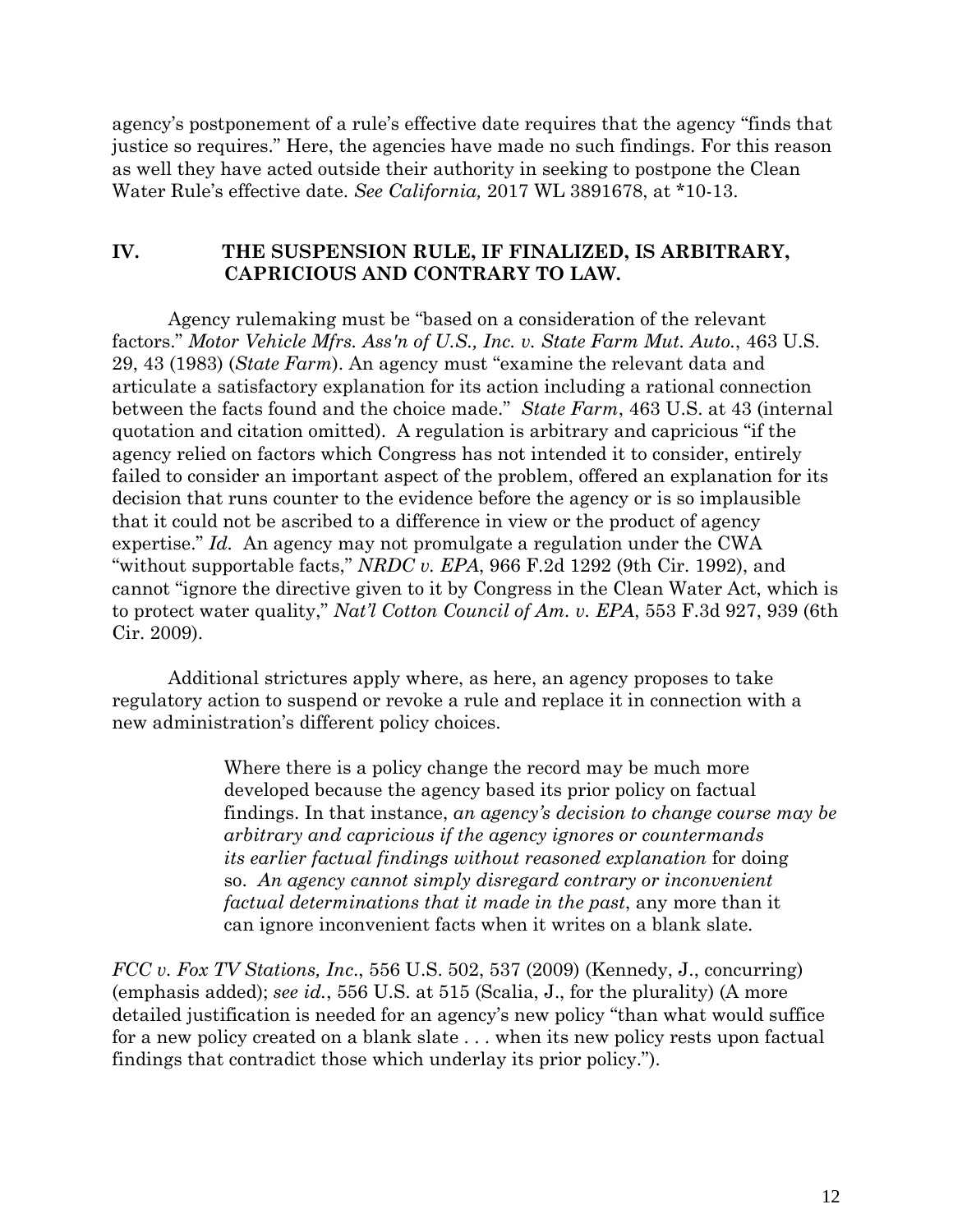Here the agencies are in wholesale breach of foundational administrative law principles, and the Suspension Rule, if promulgated, is arbitrary, capricious and not in accordance with law. Specifically, the agencies: (1) failed to consider important aspects of defining "waters of the United States;" (2) disregarded their prior factual findings in the Clean Water Rule; (3) failed to provide a rational basis or reasoned analysis for the Suspension Rule; and (4) improperly allowed EPA Administrator Pruitt's involvement in the rulemaking. These deficiencies are discussed in detail below.

### **A. The Agencies Failed to Consider Important Aspects of the Problem of Defining "Waters of the United States."**

In proposing the Suspension Rule, the agencies "entirely failed to consider important aspect[s] of the problem" of defining the scope of waters protected under the Act, in violation of 5 U.S.C. § 706(2)(A). *See State Farm, supra.* In particular, the agencies have failed to consider the well-known ambiguities and inconsistencies in applying the 1980 regulations which they would restore for two years, and the further complications arising from Supreme Court and other federal case law interpreting "waters of the United States"—concerns that were central to the agencies' promulgation of the Clean Water Rule. 80 Fed. Reg. 37054, 37056. As Chief Justice Roberts observed in *Rapanos*, "[i]t is unfortunate that no opinion commands a majority of the Court on precisely how to read Congress' limits on the reach of the Clean Water Act. Lower courts and regulated entities will now have to feel their way on a case-by-case basis." *Rapanos*, 547 U.S. at 758. The Chief Justice's concern was justified. *See, e.g.*, *U.S. v. Cundiff*, 555 F.3d 200, 207-08 (6th Cir. 2009) ("Parsing out any one of *Rapanos*'s lengthy and technical statutory exegeses is taxing, but the real difficulty comes in determining which – if any – of the . . . main opinions lower courts should look to for guidance."). Again, this ambiguity, confusion and the unpredictable results in determining CWA jurisdiction were recognized by the agencies as the key reason for the Clean Water Rule. 80 Fed. Reg. 37054, 37056. There is no doubt that reinstating the 1980 regulations will perpetuate the confusion and inconsistencies that have long-plagued CWA jurisdictional determinations, problems that were recognized in and even compounded by the split decision in *Rapanos*. Yet in the Suspension Rule, the agencies have not considered this important aspect of the problem.

The agencies have not explained how the 1980 regulations comport with *Rapanos*. For example, the 1980 regulations included within the "waters of the United States" certain "intrastate lakes, rivers, streams (including intermittent streams), mudflats, sandflats, wetlands, slough, prairie potholes, wet meadows, playa lakes or natural ponds," 33 C.F.R. § 328.3(a)(3), regardless of whether they have a "significant nexus" with navigable waters under Justice Kennedy's test, or are relatively permanent/continuous waters under Justice Scalia's test. Further, those regulations cover waters to the extent they have a nexus with interstate or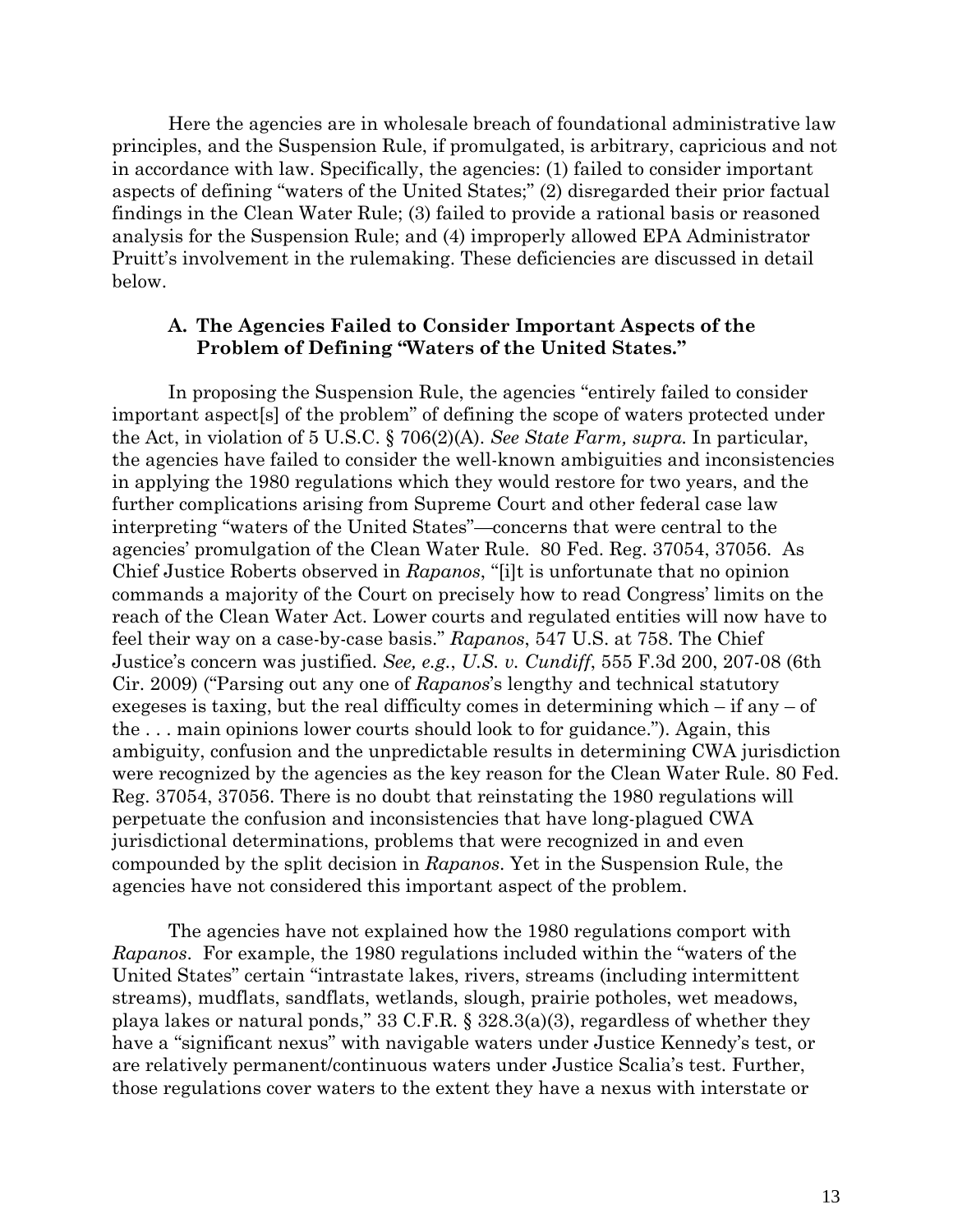foreign commerce, rather than a nexus with navigable waters. *Id.* And while the 1980 regulations do not specifically include seasonal rivers as "waters of the United States," Justice Scalia's test specifically refers to seasonal rivers as encompassed within the definition. *Rapanos*, 547 U.S. at 733.

Moreover, in proposing the Suspension Rule, the agencies have entirely failed to consider the Act's overarching goal to "restore and maintain the chemical, physical and biological integrity of the Nation's waters." 33 U.S.C. § 1251(a). In fact, the Suspension Rule provides no analysis demonstrating how it would meet this goal. *See Nat'l Cotton Council*, 553 F.3d at 939. Instead, the agencies make clear that they have not undertaken "any substantive reconsideration of the pre-2015 'waters of the United States' definition" and have not addressed issues concerning "those related to the 2015 [Clean Water] Rule." 82 Fed. Reg. at 55545.

The agencies claim without merit that their failure to address substance in the Suspension Rule is somehow supported by *P&V Enterprises v. U.S. Army Corps of Engineers*, 516 F. 3d 1021 (D.C. Cir. 2008). *See* 82 Fed. Reg. at 55545. But it is not. *P&V Enterprises* concerned an Army Corps Advance Notice of Proposed Rulemaking (ANPRM) requesting from interested parties information on the implications of *SWANCC*, 531 U.S. 159 (2001), for Corps' jurisdictional determinations under the Act. The court in *P&V Enterprises* stated that the ANPRM "at most indicated that a substantive proposal for review might follow consideration of public input" and did not itself "offer[] a proposed rule," but instead "was no more than a broadly stated request for information and comment" to help the agency fashion such a proposed rule if it chose to do so. *P&V Enterprises,* 516 F.3d at 1024 (internal quotation omitted). By contrast, here the agencies have not issued a broadly stated request for information to aid them in possibly proposing a rule. Rather they have already proposed a rule that would substantively change the scope of waters protected by the Act. The agencies' reliance on *P&V Enterprises* to avoid addressing the substantive impacts of the Suspension Rule is unjustified.

In sum, the agencies have violated the APA by failing to consider in the Suspension Rule the important aspects of the problem of defining the scope of waters protected by the Act.

### **B. The Agencies Disregarded Prior Factual Findings Supporting the Clean Water Rule.**

As discussed earlier, suspension of a rule is "tantamount to amending or revoking" it, requiring notice and comment. *Clean Air Council v. Pruitt*, 862 F.3d at 6 (2017). "[A]n agency changing its course by rescinding a rule is obligated to supply a reasoned analysis for the change" and must address the prior factual findings that justify the rule it seeks to rescind. *State Farm*, 463 U.S. at 42, 47-51. In proposing the Suspension Rule, the agencies disregard both their prior factual findings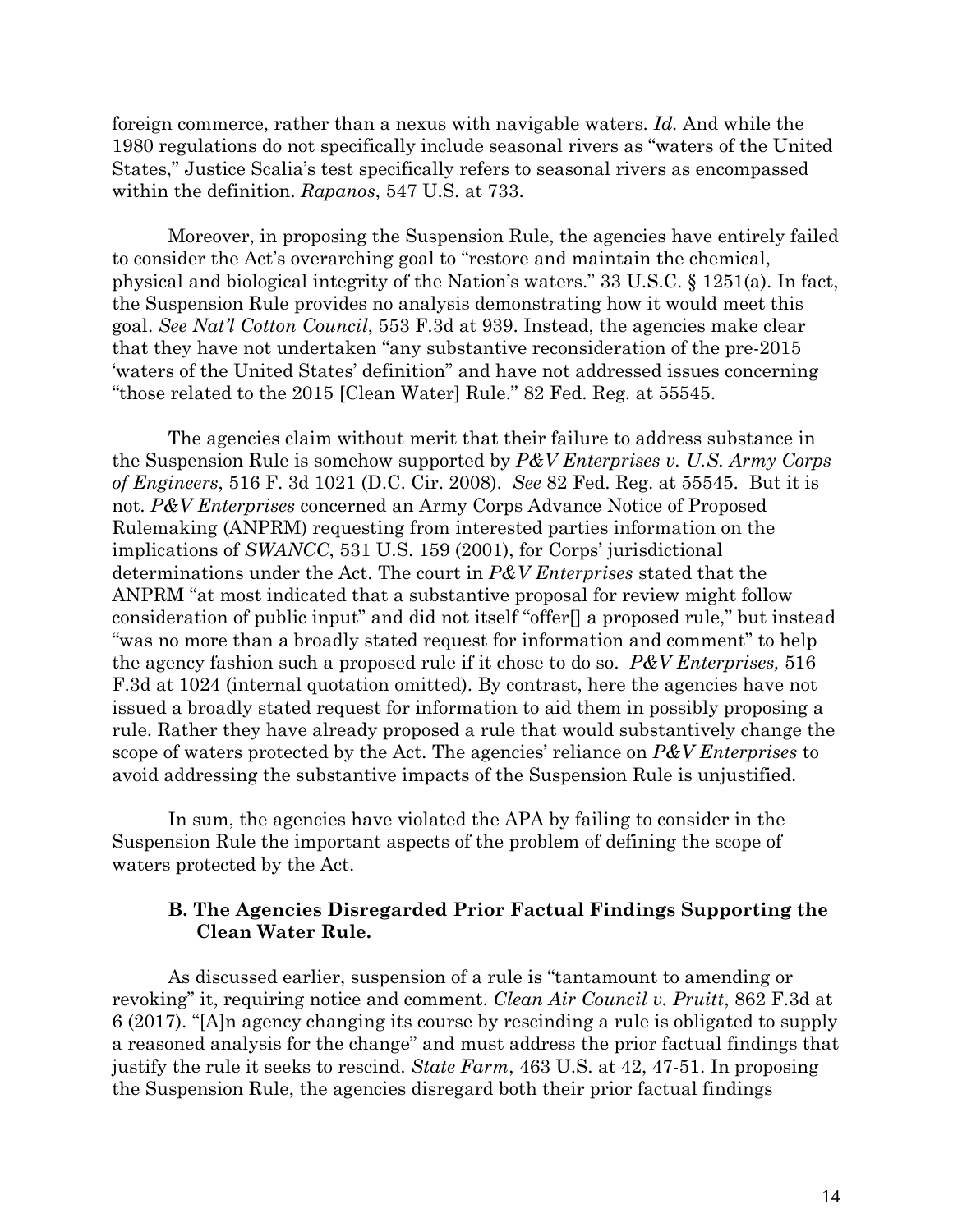regarding the science supporting the promulgation of the Clean Water Rule, and the inadequacies they previously identified in regard to the 1980 regulations. The agencies offer no facts contradicting the massive record that formed the basis of the Clean Water Rule. This dramatic about-face by the agencies, in total disregard of their factual findings made just two years earlier, is arbitrary and capricious. *See Fox TV Stations, Inc*., 556 U.S. at 515, 537.

# *i. The Agencies Have Disregarded and Failed to Address the Science Supporting the Clean Water Rule.*

The Suspension Rule does not discuss the agencies' findings in promulgating the Clean Water Rule that many waters not specifically listed in the 1980 regulations, such as ephemeral and intermittent streams and floodplains, have a significant nexus to downstream waters and must be explicitly included within the definition of "waters of the United States." In making these findings, the agencies relied on a comprehensive report prepared by EPA's Office of Research and Development, which reviewed more than 1200 peer-reviewed publications, entitled "Connectivity of Streams and Wetlands to Downstream Waters: A Review and Synthesis of the Scientific Evidence'' (Science Report).[5](#page-14-0) The agencies also relied on EPA's Science Advisory Board that independently reviewed the Science Report. 80 Fed. Reg. at 37057.

In promulgating the Clean Water Rule, the agencies relied on robust science supporting the Act's coverage for waters not specifically identified in the prior regulations. For example, the agencies found strong scientific evidence that wetlands and open waters in floodplains significantly impact the chemical, physical and biological integrity of primary waters. By definition a floodplain becomes "inundated during moderate to high flow events." Science Report at A-4. Because floodplain waters store water during these high flow events, they reduce the frequency of flooding by systematically retaining and more slowly releasing large volumes of stormwater runoff. Technical Support Document (TSD), Docket Id. No. EPA-HQ-OW-2011-0880 at 280, 300, 307. Accordingly, the agencies found that "wetlands and open waters in floodplains of streams and rivers and in riparian areas … have a strong influence on downstream waters." 79 Fed. Reg. at 22196. "The body of literature documenting connectivity and downstream effects was most abundant for riparian/floodplain wetlands." TSD at 104. Similarly, the 1977 regulations did not provide for explicit inclusion of the category of tributaries, as defined and limited by the Clean Water Rule, within the Act's jurisdiction. The Science Report and the Scientific Advisory Board review confirmed that such tributary streams are connected to and strongly affect the chemical, physical, and

 $\overline{a}$ 

<span id="page-14-0"></span><sup>5</sup> U.S. EPA, *Connectivity of Streams and Wetlands to Downstream Waters: A Review and Synthesis of the Scientific Evidence (Final Report),* EPA/600/R-14/475F (Washington, D.C*.* 2015)*, available at* [https://cfpub.epa.gov/ncea/risk/recordisplay.cfm?deid=296414.](https://cfpub.epa.gov/ncea/risk/recordisplay.cfm?deid=296414)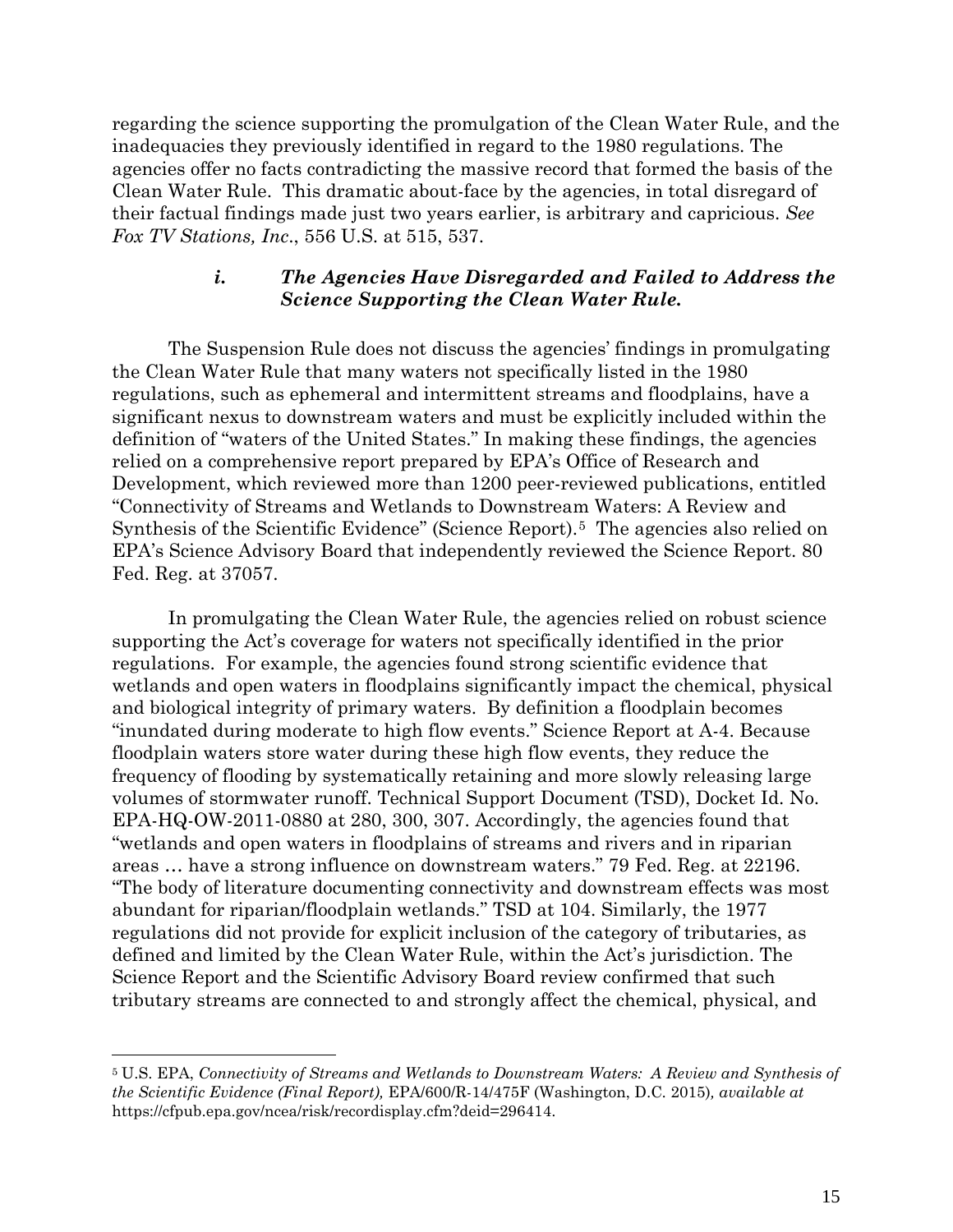biological integrity of downstream traditional navigable waters, interstate waters, and the territorial seas. 80 Fed. Reg. at 37057.

The Suspension Rule, if finalized, violates the APA because the agencies have completely ignored without explanation their prior science-based findings relating to protection of waters' integrity (such as those discussed above) that are the foundation of the Clean Water Rule. *FCC v. Fox TV Stations, Inc*., 556 U.S. at 537 (Kennedy, J., concurring) (in changing policy an agency cannot ignore or countermand its prior factual findings without reasoned explanation); *Nat'l Cotton Council,* 553 F.3d at 939 (EPA may not "ignore the directive given to it by Congress in the Clean Water Act, which is to protect water quality."); *United States v. Nixon*, 418 U.S. 683, 696 (1974) ("An Agency may not . . . depart from a prior policy *sub silentio.*").

# *ii. The Agencies Have Failed to Address the Clean Water Rule's Findings That the 1980 Regulations Are Confusing and Inconsistently Applied.*

The agencies also have ignored previous findings regarding the numerous other inadequacies of the 1980 regulations. In promulgating the Clean Water Rule, the agencies determined that in light of the Supreme Court's *SWANCC* and *Rapanos* decisions, they had to make case-specific jurisdictional determinations under those regulations "far more frequently than is best for clear and efficient implementation of the CWA. This approach results in confusion and uncertainty to the regulated public." 79 Fed. Reg. at 22188. The agencies found that the 1980 regulations (and guidance documents):

> did not provide the public or agency staff with the kind of information needed to ensure timely, consistent, and predictable jurisdictional determinations. Many waters are currently subject to case specific jurisdictional analysis to determine whether a 'significant' nexus' exists, and this time and resource intensive process can result in inconsistent interpretation of CWA jurisdiction and perpetuate ambiguity over where the CWA applies. As a result of the ambiguity that exists under current regulations and practice following these recent decisions, almost all waters and wetlands across the country theoretically could be subject to a case-specific jurisdictional determination.

80 Fed. Reg. 37054, 37056.

The agencies further found that contributing to the confusion and uncertainty was frequent litigation arising from the case-by-case determinations in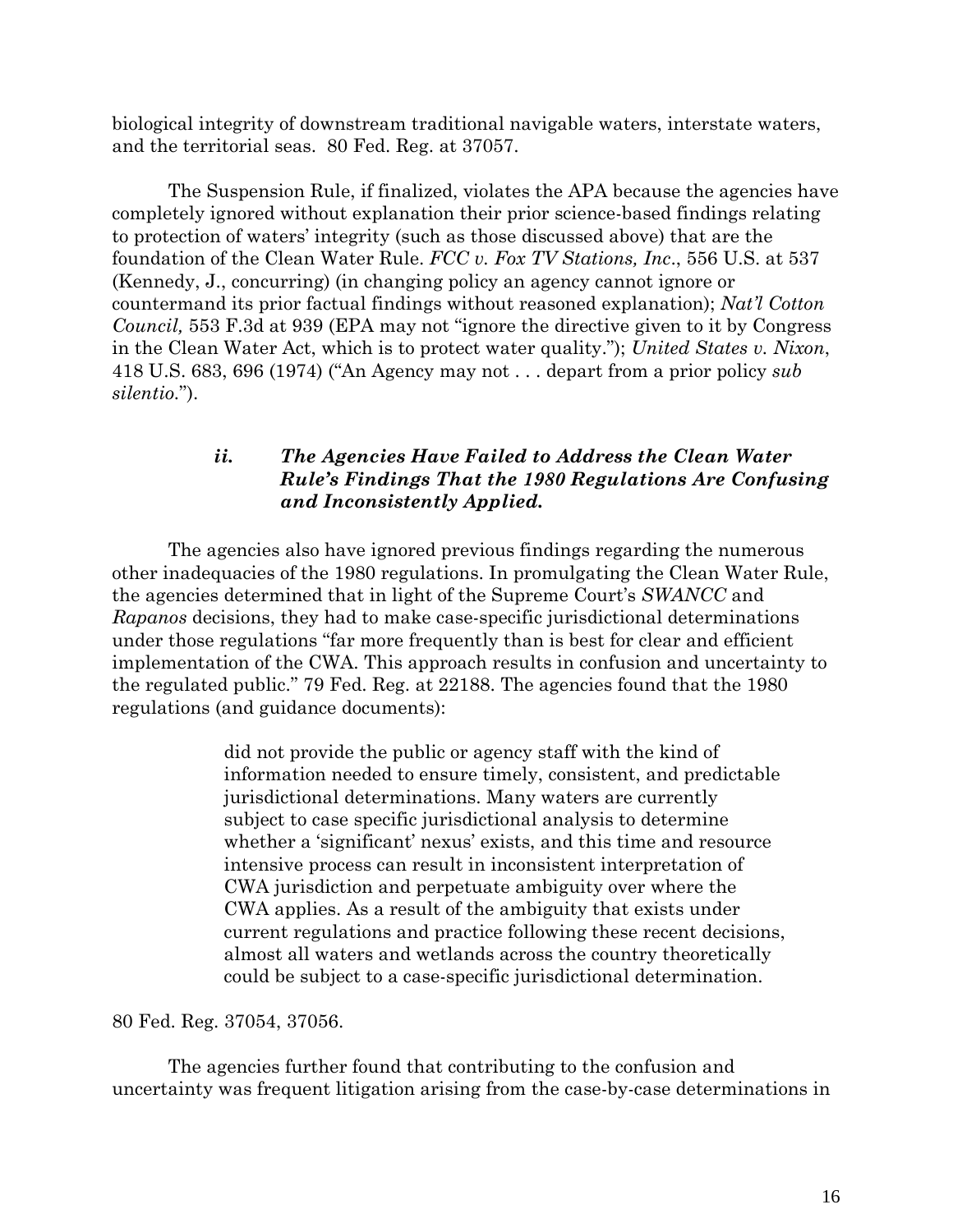which the federal courts would apply varying standards. 79 Fed. Reg. at 22252. "The purposes of the [Clean Water Rule] are to ensure protection of our nation's aquatic resources and make the process of identifying 'waters of the United States' less complicated and more efficient. The rule achieves these goals by increasing CWA program transparency, predictability, and consistency . . . with increased certainty and less litigation." *Id.* at 22190.

Yet, in the rulemaking for the Suspension Rule, the agencies have said nothing about their previous findings that the 1980 regulations sow ongoing confusion, inconsistency, uncertainty, administrative inefficiency, and frequent case-specific litigation. They have not explained, nor can they, how their prior findings of dysfunction in the 1980 regulations square with the rationale they have articulated for the restoration of those rules: that they would "avoid the possible inconsistencies, uncertainty, and confusion that could result from a Supreme Court ruling" dissolving the Sixth Circuit's temporary nationwide stay of the Clean Water Rule. 82 Fed. Reg. at 55544. This disregard of the agencies' prior factual findings violates the APA.

## **C. The Agencies Have Failed to Provide a Rational Basis or Reasoned Analysis for the Suspension Rule.**

An agency must "examine the relevant data and articulate a satisfactory explanation for its action including a rational connection between the facts found and the choice made." *State Farm*, 463 U.S. at 43 (internal quotation and citation omitted). A regulation is arbitrary and capricious "if the agency … offered an explanation for its decision that runs counter to the evidence before the agency or is so implausible that it could not be ascribed to a difference in view or the product of agency expertise." *Id.*

Here, the agencies' assertion that the Suspension Rule could avoid "possible inconsistencies, uncertainty, and confusion" has no rational basis. The Suspension Rule would not end confusion and uncertainty associated with determining the scope of the Act's jurisdiction. As discussed above, by returning to the regulatory regime of the 1980 regulations, the Suspension Rule will restore the well-known systemic problems in making jurisdictional determinations defining "waters of the United States." In fact the agencies acknowledge that the latest iteration in their convoluted process, the Suspension Rule, will sow further confusion because their other interim proposal, the Repeal Rule, "remains under active consideration" while they also engage in "pre-proposal stakeholder outreach" about their purported "Step Two". 82 Fed. Reg. at 55543-44. The agencies state the obvious when they observe that "there may be some confusion" with the Suspension Rule. *Id.*

The Suspension Rule will certainly not result in less confusion in the courts. At most it could result in the resolution of one set of court cases challenging the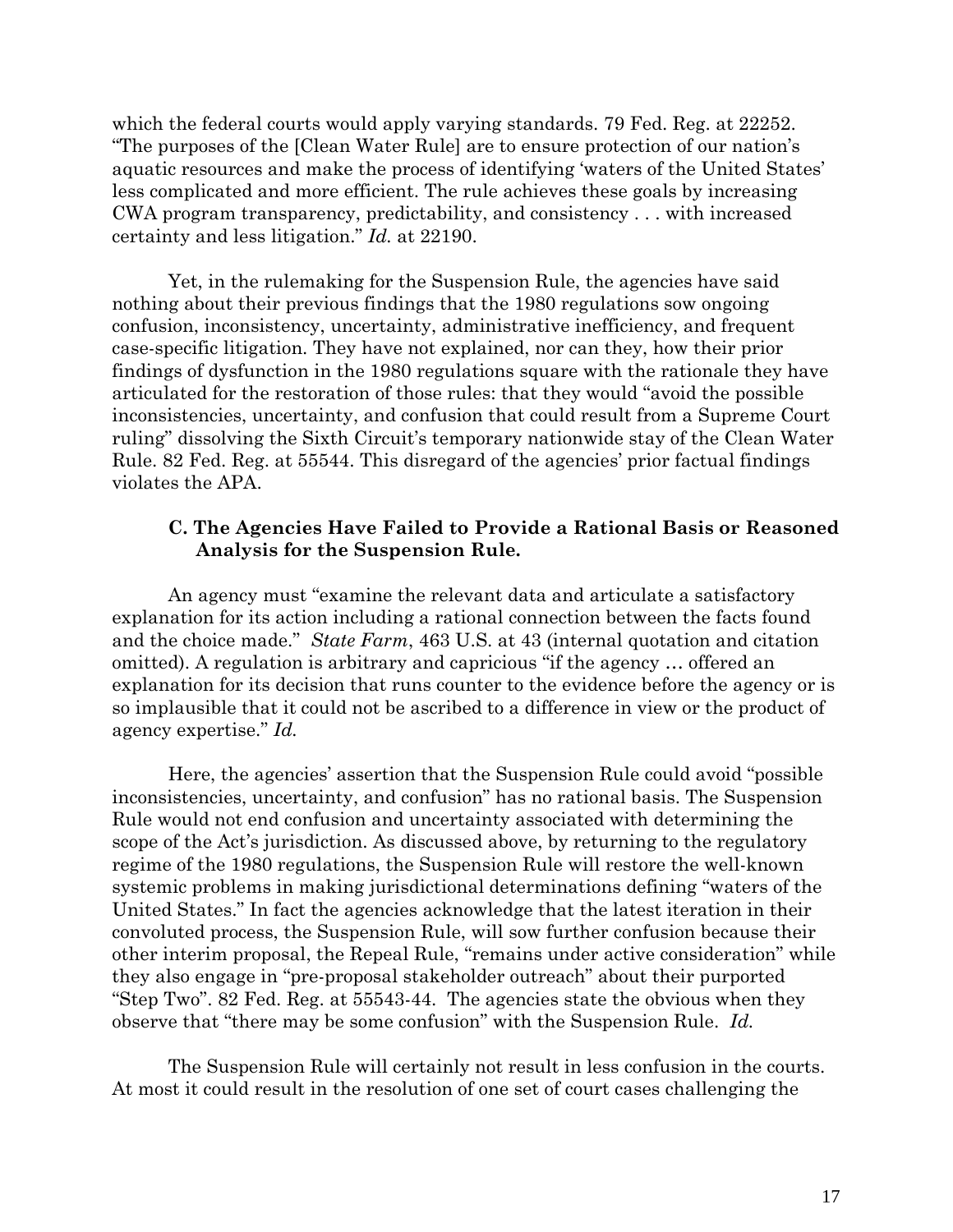Clean Water Rule and the commencement of other cases challenging the Suspension Rule. There is no doubt that such lawsuits will be brought given the importance of the definition of "waters of the United States" and the multiplicity of parties already litigating about it. Thus the agencies can have no reasonable expectation that the Suspension Rule will prevent further litigation of this issue, and their deliberate trading of one set of lawsuits for another provides no basis for promulgation of the Suspension Rule. *See Organized Village of Kake v. United States Department of Agriculture*, 795 F.3d 956, 970 (9th Cir. 2015) (*en banc*).

The agencies' explanations that ongoing litigation about the Clean Water Rule requires its suspension for two years are contrived and cannot justify the Suspension Rule. Their assertion that repeal of the Clean Water Rule is necessary because the current stay by the Sixth Circuit could expire ignores the fact that by its terms the Sixth Circuit's stay is temporary. *See Ohio v. United States Army Corps of Eng'rs* (*In re EPA & DOD Final Rule*), 803 F.3d at 808 (the stay is temporary "pending judicial review"). The agencies cannot rely on the existence of a temporary court-ordered injunction as a basis for the Suspension Rule. *See California ex rel. Lockyer v. USDA*, 575 F.3d 999, 1013-16 (9th Cir. 2009). In addition, the agencies' stated concern about potential resumption of the North Dakota District Court's temporary thirteen-state stay of the Clean Water Rule is belied by the proceedings in that case. The North Dakota District Court limited the geographic scope of its stay out of respect for other courts considering the Clean Water Rule, respect for states supporting the rule (including many of the States), and with the *express support* of the agencies, consistent with their longstanding practice favoring non-uniform geographic application of their rules when a court issues an adverse decision concerning a rule. *See* court order in *North Dakota v. EPA*, Case 3:15-cv-00059-RRE-ARS, Document No. 79 (D.N.D. Sept. 4, 2015), and Document No. 76 (Federal Defendants' Brief, dated Sept.1, 2015). The agencies have not provided a reasoned explanation for their about-face on that issue. Nor have they provided a reasoned explanation why they cannot seek appropriate relief in the courts with jurisdiction over challenges to the Clean Water Rule rather than through the illegal proposed Suspension Rule.

The agencies further defy reason by first noting that the Clean Water Rule's effective date was published in the Federal Register, and then stating that the "Code of Federal Regulations text does not include an applicability date; therefore, the agencies are proposing to amend the text of the Code of Federal Regulations to add a new applicability date." 82 Fed. Reg. at 55542. This makes no sense. The effective dates of regulations are frequently published in the Federal Register, and most regulations do not have "applicability" dates. The mere absence of an applicability date in a regulation provides no rational basis to add one, especially when the effective date of the rule has long-passed. In addition, the Suspension Rule's language is ambiguous because it would establish a Clean Water Rule "applicability date" two years into the future without revoking its effective date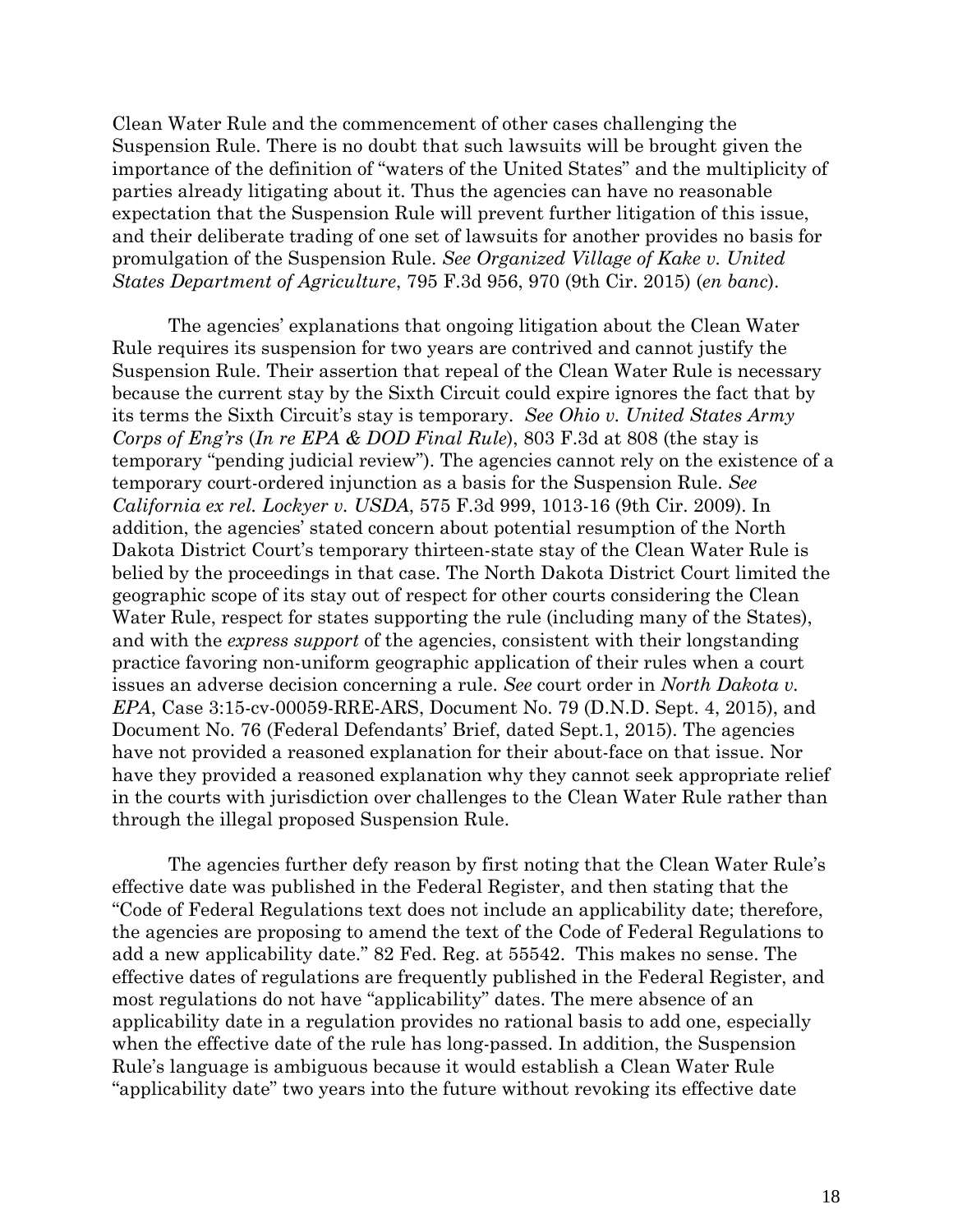from two years ago. Thus, the Suspension Rule is "so vague that it fails to give ordinary people fair notice of the conduct it punishes." *Johnson v. United States,* 135 S.Ct. 2551, 2557 (2015); *FCC v. Fox Television Stations, Inc.,* 567 U.S. 239, 253- 56 (change in regulatory policy held void for vagueness); *see Faith Hospital Ass'n v. United States,* 634 F.2d 526, 536-37 (Ct. Cl. 1980) (internally inconsistent regulation held arbitrary and capricious).[6](#page-18-0)

The agencies also claim that "in light of the public interest in these rules and the length of time involved in these rulemakings . . . the agencies are proposing this *more narrowly targeted and focused interim rule* to ensure the consistency of implementation of the definition of 'waters of the United States' during this interim period." 82 Fed. Reg. at 55544 (emphasis added). But this is not a reasoned explanation supporting the proposed Suspension Rule because that rule is no more narrowly targeted and focused than the Repeal Rule. Both rules address the same issue "of great national importance" – the definition of the waters of the United States-- and the agencies rely on a common rationale for both – the purported need to avoid confusion and uncertainty associated with cases pending in the courts. In addition, the Suspension Rule raises even more issues of concern than the Repeal Rule (*e.g.*, the agencies' lack of authority for the postponement, the added confusion of another proposed interim rule, and the Suspension Rule's ambiguity). Accordingly, the alleged "narrow focus" of the Suspension Rule is unsupported and does not provide a rational basis for the rule.

Furthermore, the "reasoned analysis" required by *State Farm,* 463 U.S. at 42, for an agency's reversal of policy should include consideration and discussion of alternatives. *Id.* at 46 (rescission of automobile passive restraint requirements found arbitrary and capricious for agency failure to consider alternative of modifying applicable standard); *Center for Science in the Public Interest v. Department of Treasury,* 797 F.2d 995, 999 (D.C. Cir. 1986) (analysis supporting agency reversal of position "should include an explanation for the reversal which is supported by the record and a discussion of what alternatives were considered and why they were rejected," citing *Int'l Ladies' Garment Workers' Union v. Donovan,* 772 F.2d 795, 817-18 (D.C. Cir. 1983)). Here the agencies do not claim to have considered any alternatives. Instead of suspension of the Clean Water Rule and the attempt to resurrect the nearly four-decade-old regulations, modification of the carefully developed Clean Water Rule (by, for example, taking into account the

<span id="page-18-0"></span><sup>&</sup>lt;sup>6</sup> The agencies provide no reasoned explanation why the proposed Suspension Rule as signed by Messrs. Pruitt and Fisher on November 16, 2017 differed materially from the version published in the Federal Register six days later on November 22, 2017. They have not explained why the language of the rule changed from amending an "effective date" to adding an "applicability date," and why the comment period was reduced from 25 to 21 days. They do not explain whether, and if so which, agency officials signed the version published in the Federal Register. In the absence of reasoned explanations and proof that the agencies followed proper procedure, the rule is arbitrary and capricious and not in accordance with law.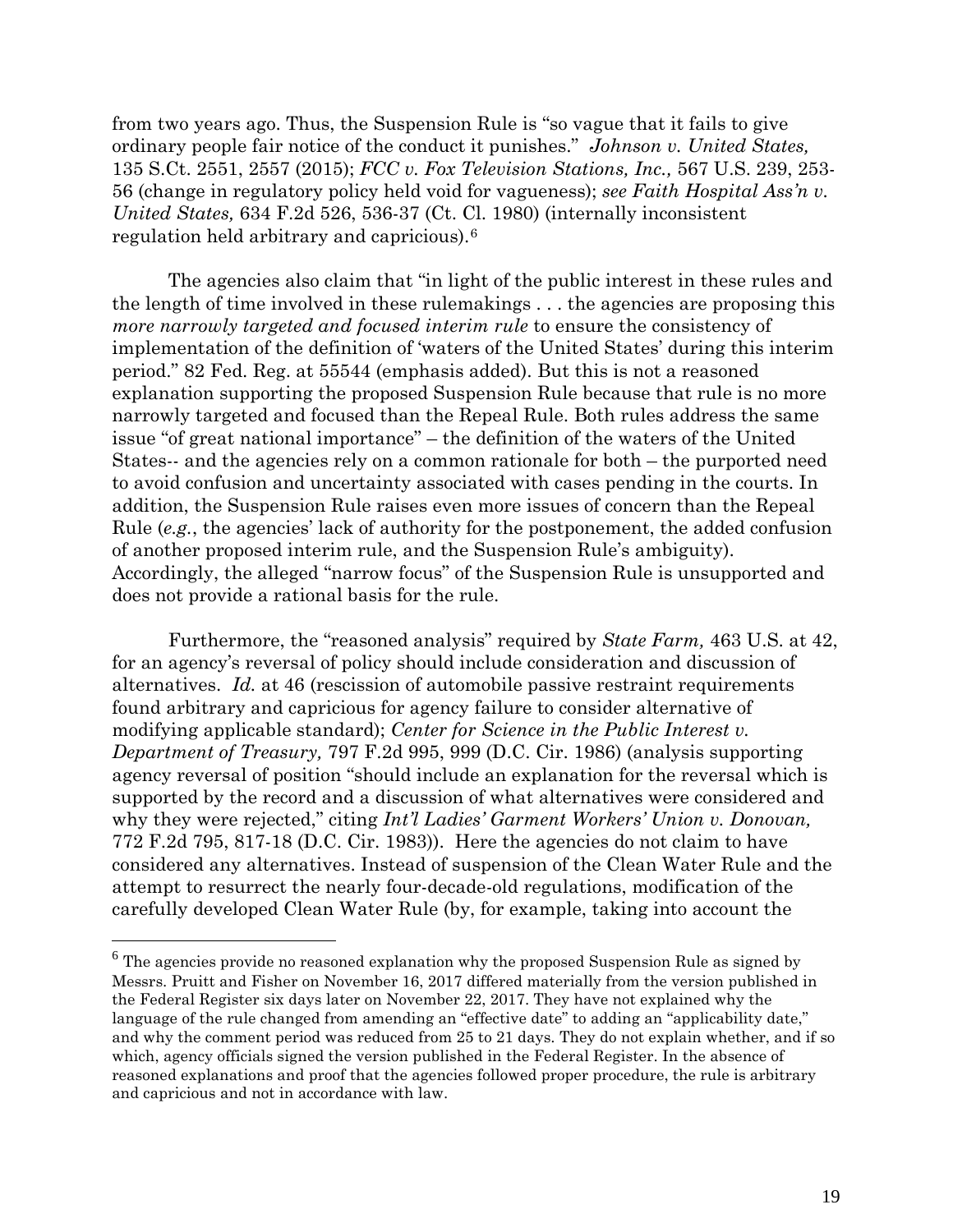substantive issues) is an obvious alternative that the agencies have refused to consider. This failure by the agencies constitutes an "artificial narrowing of options" that "is antithetical to reasoned decision making." *Int'l Ladies' Garment Workers' Union,* 772 F.2d at 817.

### **D. Administrator Pruitt's Involvement in the Rulemaking is Illegal.**

Administrator Pruitt's continued participation in this rulemaking is arbitrary, capricious, and contrary to law, thus rendering any final rule invalid.[7](#page-19-0)  Administrator Pruitt and EPA acted contrary to law by failing to undergo an ethics review in accordance with procedures set out under 5 C.F.R. § 2635.502, and because his involvement violates due process. Federal ethics regulations set forth a multifactor test for determining whether an agency employee may participate in a particular matter where it would raise a question in the mind of a reasonable person about the employee's impartiality, but Administrator Pruitt has refused to undergo this ethics review. *Id*. Independent of these procedures, due process requires disqualification of a government official "when there has been a clear and convincing showing that the agency member has an unalterably closed mind on matters critical to the disposition of the proceeding." *Ass'n of Nat'l Advertisers, Inc. v. FTC*, 627 F.2d 1151, 1170 (D.C. Cir. 1979).

As to the Clean Water Rule and its replacement by the 1980 regulations, a reasonable person would conclude that Administrator Pruitt is not impartial; and the evidence compels the conclusion that he has "unalterably closed" his mind on the matter. For two years before becoming EPA Administrator, as Oklahoma Attorney General, he and other state attorneys general challenged the Clean Water Rule on behalf of their states in the U.S. Court of Appeals for the Sixth Circuit and in other federal courts, claiming that it exceeded the agencies' statutory and constitutional authority. As relief, Mr. Pruitt sought to annul the rule, thereby reinstating the nearly four-decade-old regulations which the Clean Water Rule had superseded. *See* Opening Brief of State Petitioners, *Murray Energy Corp. v. EPA*, Case No. 15-3751, Document No. 128 (6th Circuit, Nov.1, 2016). Thus, this rulemaking involves the very same issues as his legal challenges to the Clean Water Rule and seeks to effect the similar results as that litigation: rendering the Clean Water Rule ineffective and replacing it with the 1980 regulations. *Compare Lead Industries Ass'n. Inc. v. EPA*, 647 F.2d 1130, 1174-78 (D.C. Cir. 1980) (EPA Assistant Administrator had not "prejudged" rulemaking on setting lead air quality

 $\overline{a}$ 

<span id="page-19-0"></span><sup>7</sup> While in a May 2017 memorandum Mr. Pruitt recused himself from the Clean Water Rule litigation and other cases he previously brought against EPA, he has refused to recuse himself from any rulemakings such as the proposed rule here. My Ethics Obligations, Memorandum from E. Scott Pruitt (May 4, 2017), *available at*

[https://foiaonline.regulations.gov/foia/action/public/view/record?objectId=090004d2812efc2b&f](https://foiaonline.regulations.gov/foia/action/public/view/record?objectId=090004d2812efc2b&fromSearch=true) [romSearch=true](https://foiaonline.regulations.gov/foia/action/public/view/record?objectId=090004d2812efc2b&fromSearch=true).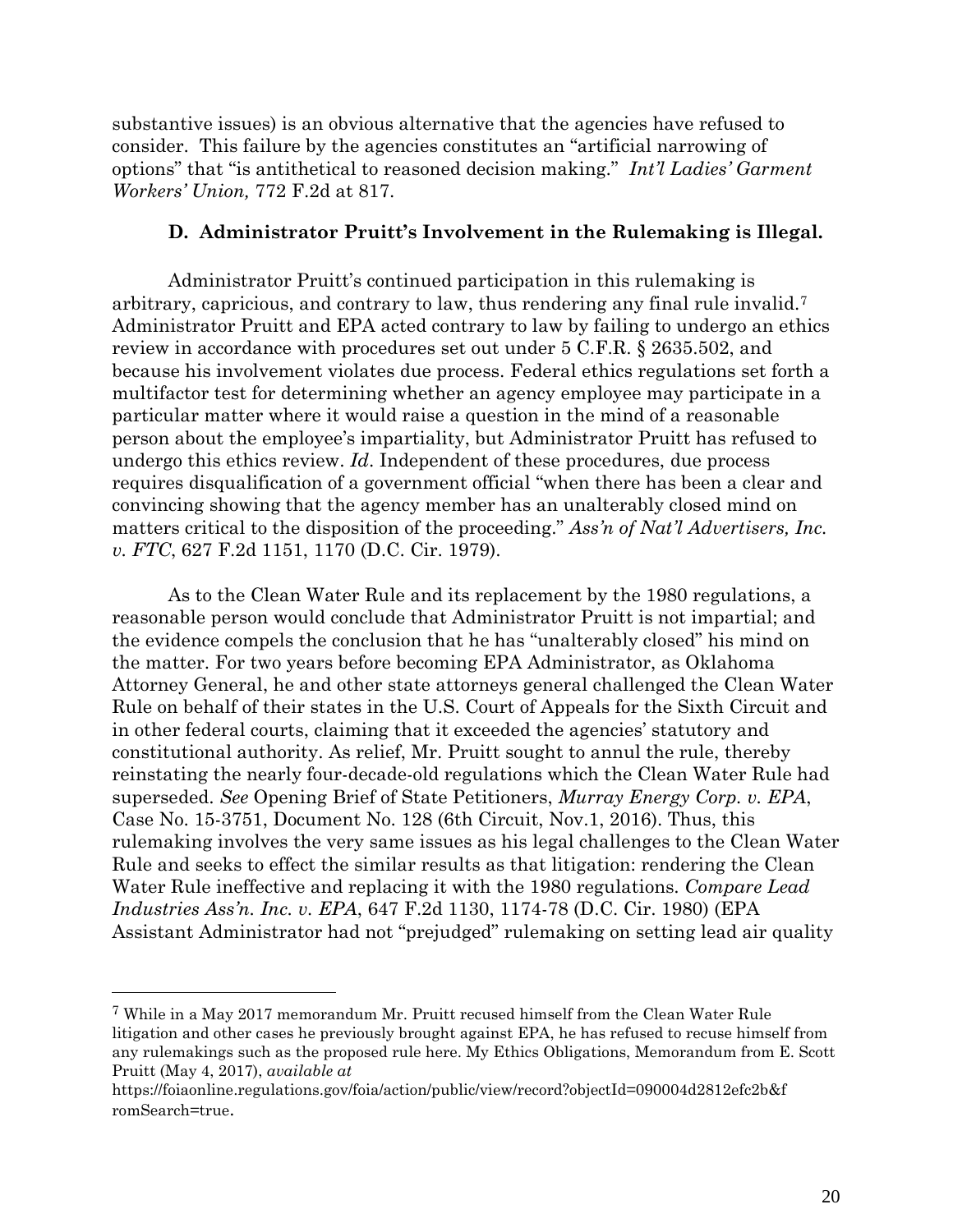levels just because he had previously said, while at his prior job, that lead should be regulated under the Clean Air Act).

Following his resignation as Oklahoma Attorney General, Mr. Pruitt continued his full-throttled advocacy for eliminating the Clean Water Rule. In his official EPA Administrator Twitter account, Mr. Pruitt explained that he sued EPA so many times because "[t]hey deserved it and they deserved it because they exceeded their statutory authority, they exceeded their constitutional authority."[8](#page-20-0) Significantly, after publication of the proposed Repeal Rule, he met with various groups opposed to the Clean Water Rule to advocate for its repeal. He appeared in a promotional video for the National Cattlemen's Beef Association, a party that challenged the Clean Water Rule alongside Mr. Pruitt. In the video he stated that "we want farmers and ranchers across the country to submit comments," after explaining his strong opposition to the Clean Water Rule, which he wrongly stated "defined a water of the United States as being a puddle . . . and ephemeral drainage ditches across this country" -- features that the rule expressly defines as *not* waters of the United States. *See* 33 C.F.R. § 328.3(b)(3), (4)(vii).[9](#page-20-1) Mr. Pruitt asserted during the Repeal Rule's comment period that the Clean Water Rule was "an overreach," as he did in prior litigation on behalf of Oklahoma[.10](#page-20-2) And in his August 8, 2017 meeting with the Iowa Farm Bureau he held up a sign advocating to "ditch" the Clean Water Rule.<sup>[11](#page-20-3)</sup>

In summary, Administrator Pruitt's involvement in this rulemaking renders a final rule invalid due to his refusal to follow ethics review procedures under 5 C.F.R. § 2635.502 in light of his lack of impartiality, and because the clear and convincing evidence demonstrates his closed mind on the matter in violation of due process. *See* 5 U.S.C. § 706(2).

<span id="page-20-0"></span> <sup>8</sup> *See* May 11, 2017, official Twitter statement directing the public to an article on The Daily Caller website, quoting him.

*Available at* [https://twitter.com/EPAScottPruitt/status/862745467679121408.](https://twitter.com/EPAScottPruitt/status/862745467679121408)

<span id="page-20-1"></span><sup>9</sup> The video is available at

http://news.vice.com/story/epa-head-scott-pruitt-is-the-new-star-of-a-big-beef-industry-video. *See* "EPA chief in Iowa to talk about recrafting 'Waters of the U.S.' rule," *Radio Iowa*, Aug. 8, 2017 (making same incorrect assertion) at http://www.radioiowa.com/2017/08/08/epa-chief-in-iowa-to-talkabout-recrafting-waters-of-the-us-rule/.

<span id="page-20-2"></span><sup>10</sup> *See* "EPA administrator in Utah to get input on water rule, other regulations," *Desert News Utah,* July 18, 2017 at https://www.deseretnews.com/article/865685042/EPA-administrator-in-Utah-to-getinput-on-water-rule-other-regulations.html.

<span id="page-20-3"></span><sup>11</sup> *See* "Clean Water Rule: Pruitt stars in industry video promoting WOTUS repeal," *Environment & Energy News*, August 21, 2017 at https://www.eenews.net/stories/1060058985.